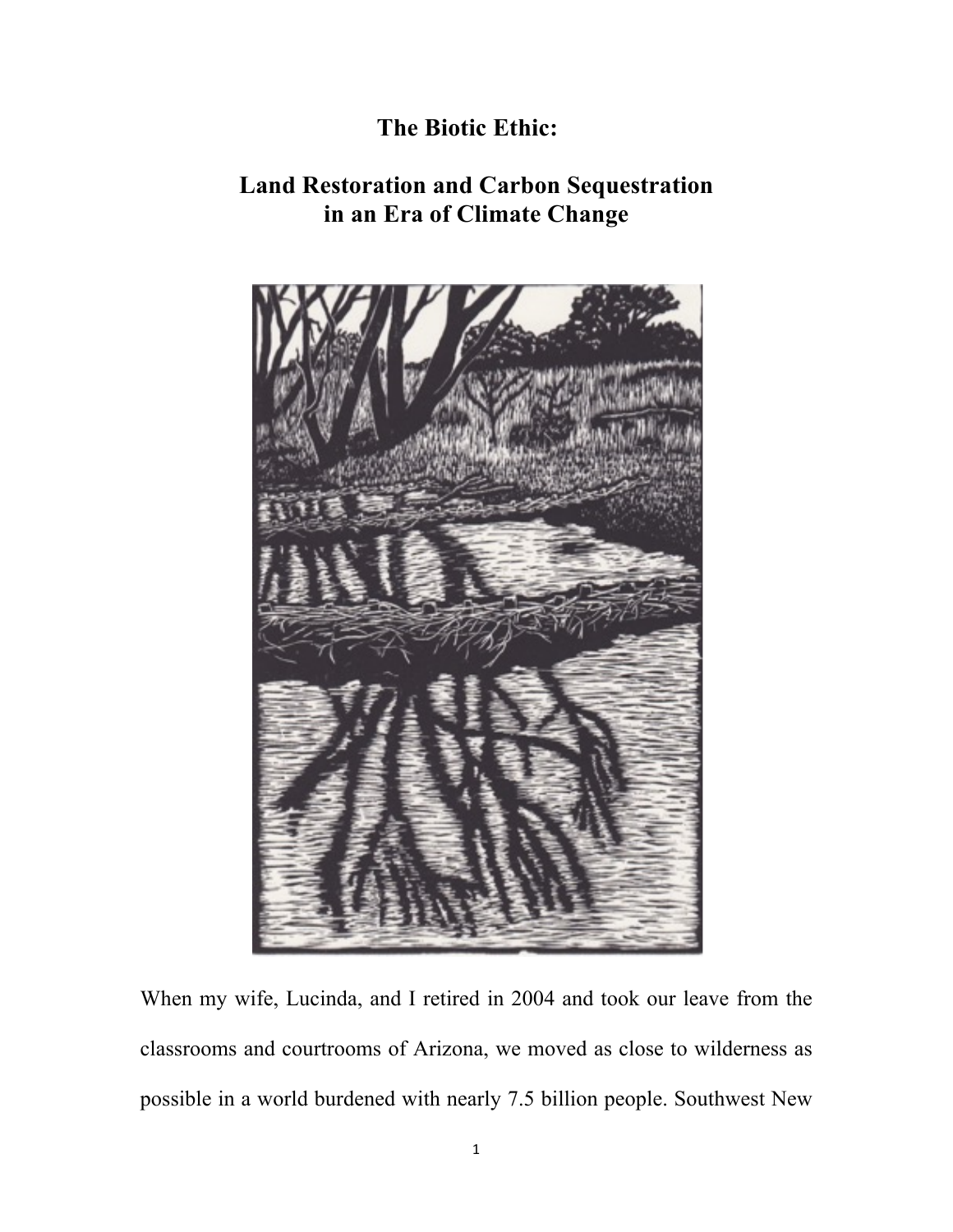Mexico, at 5,000 feet, is sparsely occupied and blanketed in night skies with stars seemingly within reach. Our closest neighbor is six miles distant. Outside, unwinding under the night sky, I can watch the flickering lights of airliners loaded with bustling travelers headed east to El Paso and beyond. Always in a hurry, living on clock time in a carbon-fueled world of accelerating technological progress, most people are inattentive, some don't care and many are ideologically oblivious to our current climate crisis. I think about their lives and families, their agendas and their futures. Our world is warming, hotter this year than last, year after year. Too many of those passengers remain skeptical about climate change and unsure they can do anything about it anyway.

These are worrisome times with complex problems. I agree with Wes Jackson, who said, "We live in the most important moment in human history." This is a period of pressing questions and a short fuse. Yet I also believe that each of us can make a difference, and, while our service alone may seem unimportant or even trivial, together we can redirect the trajectory of humankind toward a more just and livable world. Toward that end, we have settled in for the long haul, restoring a special and important place and its forgotten waters. The place is the Pitchfork Ranch south of Silver City, New Mexico, and the water is a ciénaga.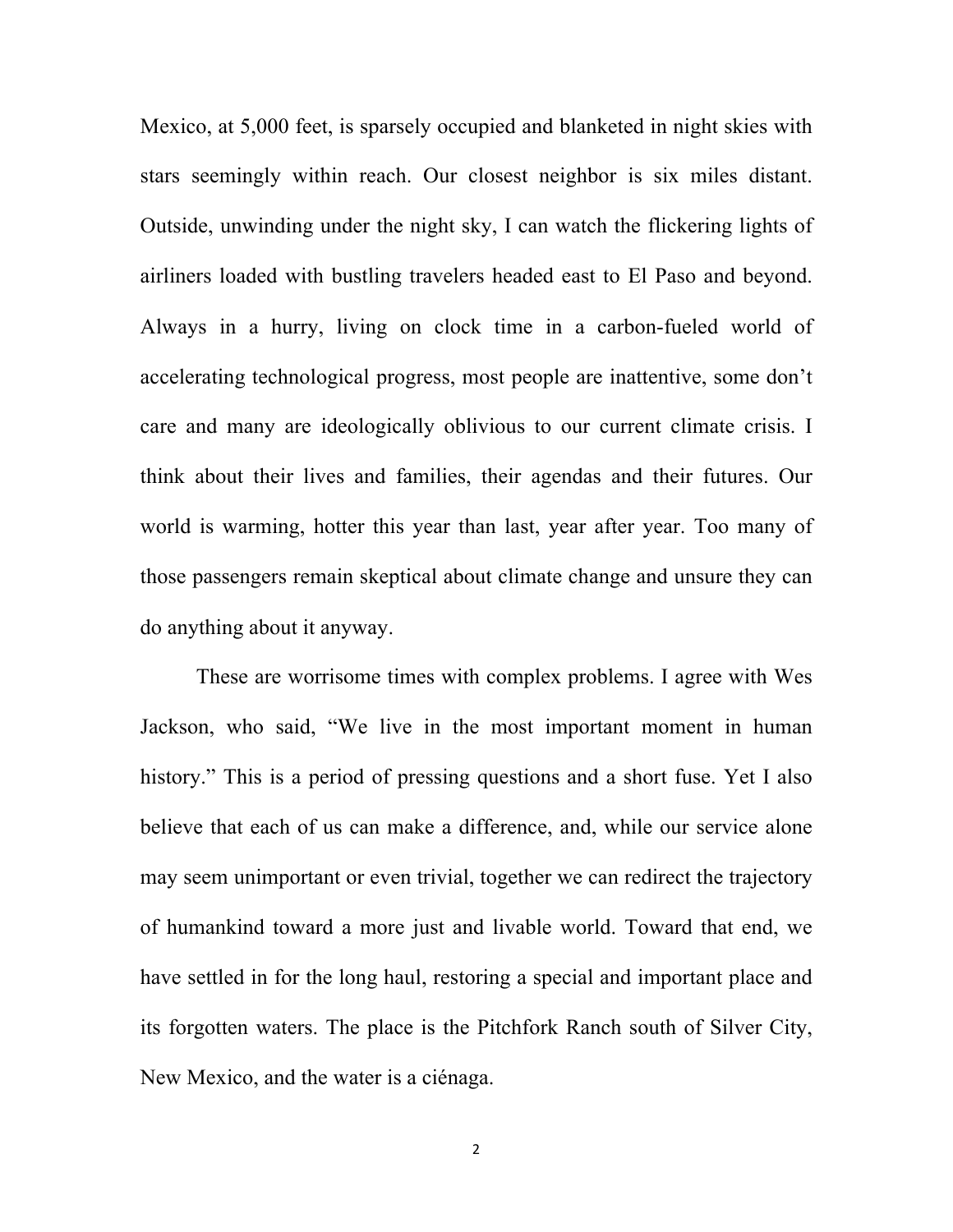Ciénaga is a Spanish term derived from the word silt, *cieno*. Ciénagas are desert marshes, a wetland system unique to the American Southwest. They are alkaline, freshwater, spongy, wet meadows with shallow-gradient, permanently saturated soils in otherwise arid landscapes that 200 years ago occupied the entire widths of valley bottoms. They often occur because the underground structure forces water to the surface. This description explains historic, pre-damaged ciénagas, although few can be described that way now. Dead, non-restorable or severely incised ciénagas prevail today.

Ciénaga soils are squishy, permanently saturated, highly organic, silty, black in color and anaerobic. Highly adapted sedges, rushes and reeds are the dominant plants, with succession plants — Gooding's willow, Fremont cottonwoods and scattered Arizona walnuts — found on drier margins, down-valley in healthy ciénagas where water goes underground or along the banks of incised ciénagas. Although trees drown in historic ciénagas which is why "swamp" is a common mistaken description, swamps have trees — these woody plants now occupy many damaged or drained ciénagas.

The ongoing, region-wide erosion that followed the arrival of Europeans in the American Southwest and the subsequent misuse of the land by settlers created ever-worsening incisions, firmly entrenching concentrated water flow between vertical walls, resulting in a drawdown of local water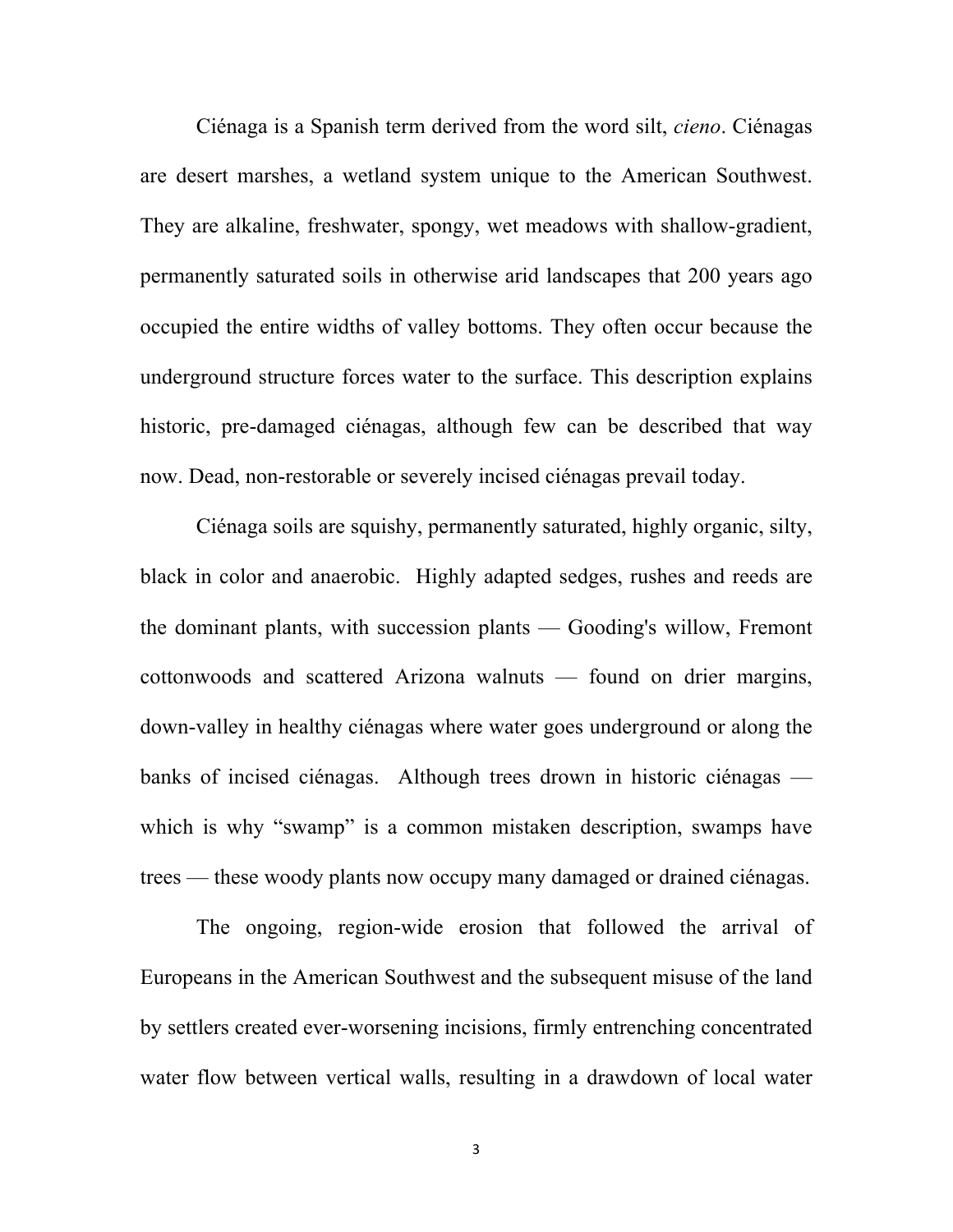tables, the drying up of most marshland environments, leaving behind scarcely few undamaged ciénagas. Many that remain today look and function like a creek: narrow, incised and continuing to degrade. Since the 1870s, natural wetlands in the arid and semi-arid desert grasslands of the American Southwest and northern Mexico have largely disappeared.

Although scarcely recognized, ciénagas have had played an important role in the American Southwest for eons. Many prehistoric agricultural settlements were located near ciénaga*s* or on the floodplains of the major perennial streams where irrigated agriculture could be practiced. But most Europeans saw little value in ciénagas. In his famous essay, "The Land Ethic," in *A Sand County Almanac*, Aldo Leopold wrote that early settlers even cut ditches to drain the ciénagas. It was not until 1985 that a college professor and one of his ichthyology students wrote a paper and alerted the academic community in the American Southwest to the importance of its overlooked ciénagas. So-called "progress" in the United States often led to thinking that the only good wetland was a drained wetland, to be emptied, improved and developed. Despite the loss of 95 percent of ciénaga habitat, efforts to catalogue, understand and restore ciénagas has gradually gained prominence over the last four decades.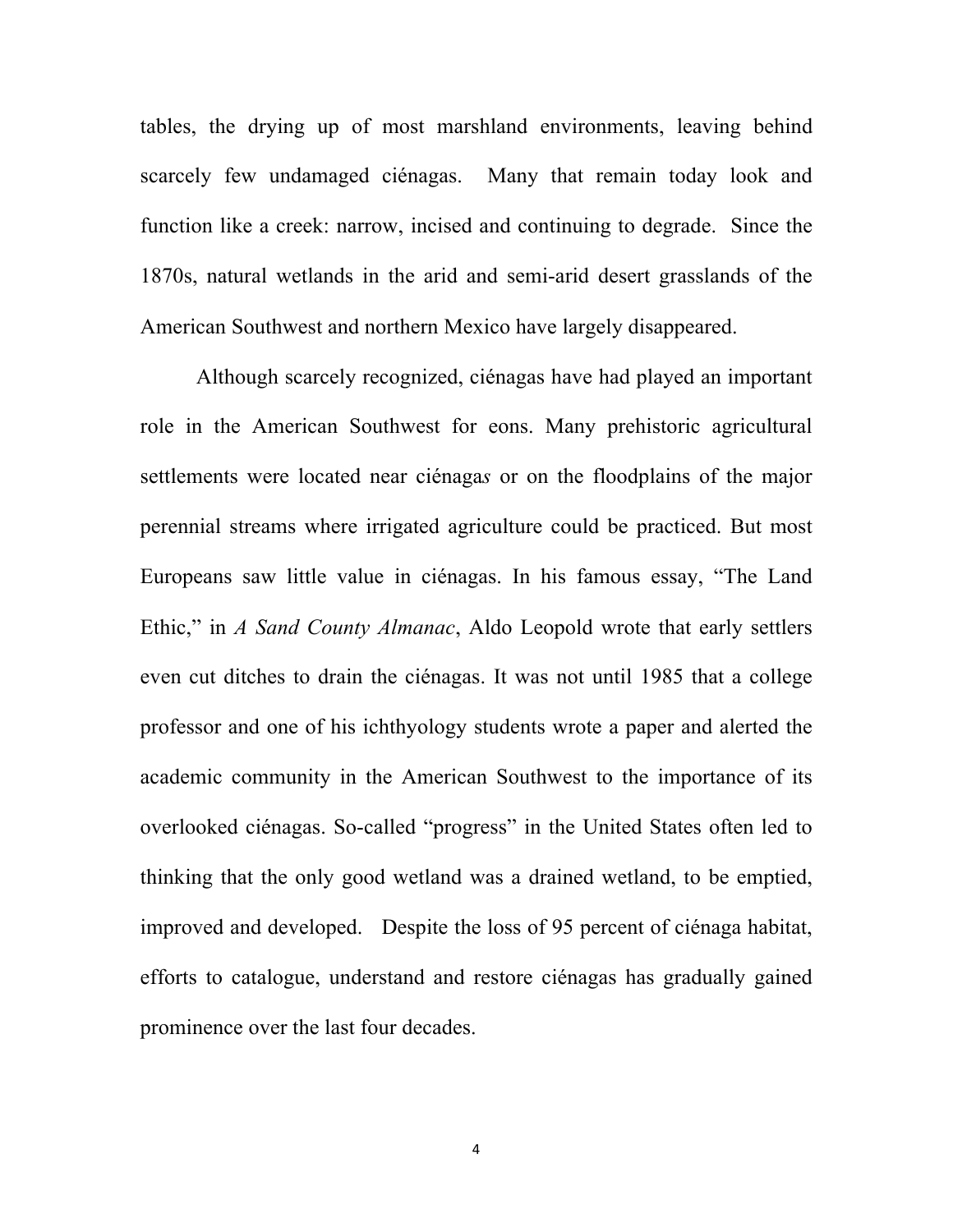The importance of ciénagas is difficult to overstate. They are critical for birds and a variety of other animals. More than 70 percent of land animals use riparian areas. Wetlands in the American Southwest occupy under two percent — some argue under one percent, but whatever the number, the percentage is shrinking — of the land area and have an exorbitant impact on the region. Wetlands are critical habitat for species that are at risk, and at least 19 percent of Arizona's endangered, threatened or candidate species for protection are dependent on wetland environments. Providing wetland habitat in otherwise arid regions, desert ciénegas and riparian corridors have the potential to increase regional biodiversity by up to 50 percent.

Abundant archeology surrounds ciénagas. They hold data about Native American land use; they contain fossil remains of prehistoric animals now extinct; they preserve proxy data such as pollen, charcoal and isotopes preserved in ciénaga sediment that is now cored and studied. Coring ciénagas appears to be one of the best ways to uncover the history of the American Southwest; as "keystone ecosystems," they have a vastly disproportionate relevance to their surroundings; and, not unimportantly, there is their beauty.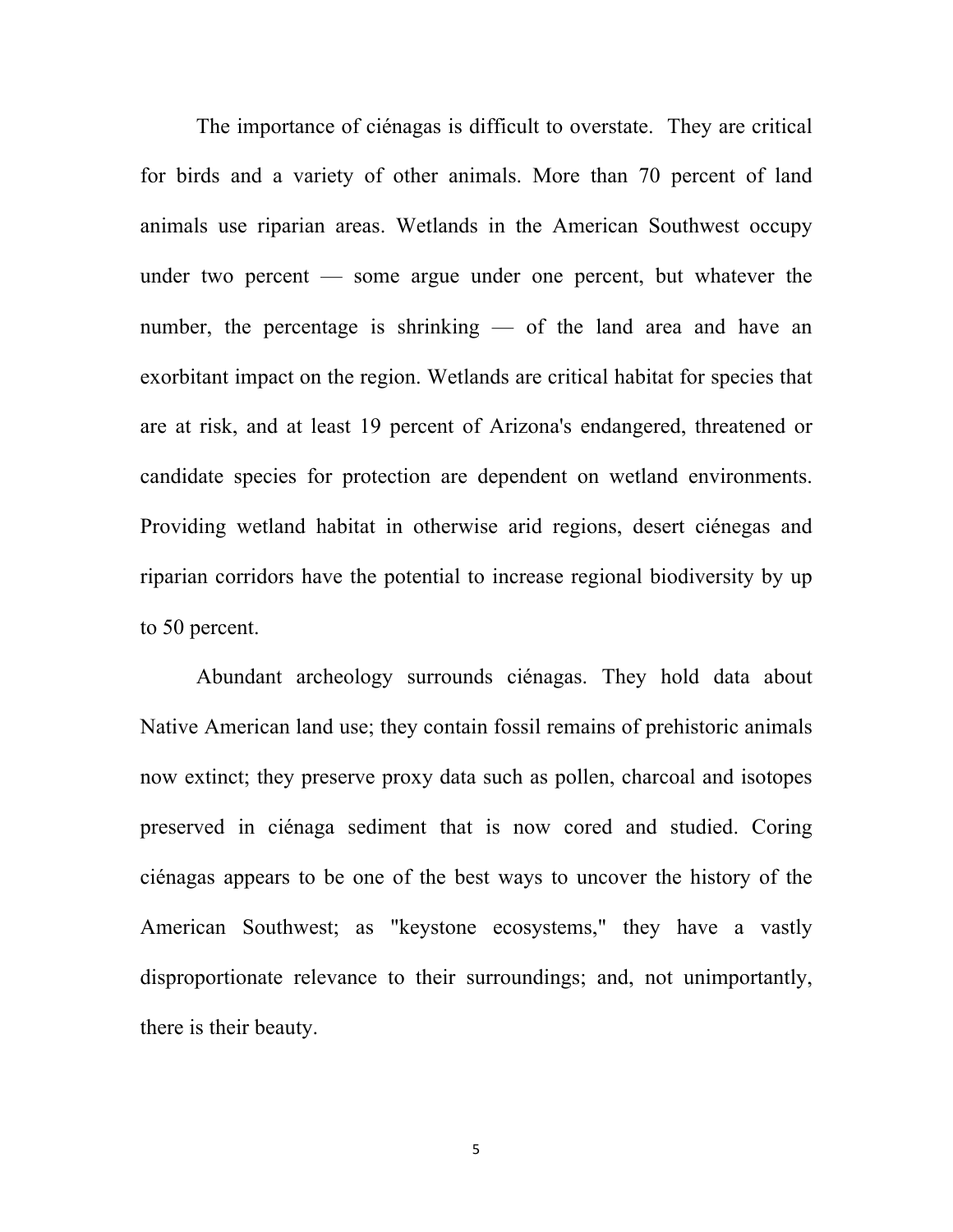Ciénagas are also the source for "ecosystem services," an emerging restoration notion in which market value is attributed to various environmental functions provided by landowners for the public good and for which they have historically not been compensated, such as: filtering rain and snowmelt; slowing seasonal flood pulses to reduce stream channel degradation and to otherwise slow soil erosion; promoting groundwater recharge; and delivering clean, safe drinking water at a far lower cost than it would take to build infrastructure to replace these services.

A long-forgotten indication that there used to be far more water in the American Southwest, suggesting there were more ciénagas here than we'll ever know, is the *sumidero.* The word in standard Spanish means a sewer, drain or gutter, but to early settlers and ranchers it meant a mask well or sinkhole. They were dangerous, 10 to 20 feet across, deep traps that showed up unexpectedly on plains or alkali-covered flats with too much mud to flow and too much water to dry up. The thin, upper mud surface of a *sumidero* was baked dry, offering nothing to distinguish it from nearby safer ground. If a man, horse or cattle stepped onto the treacherous surface of a *sumidero*, like in quicksand, they could perish without ever being recovered. Old tales persist of cowboys and animals being sucked into the mud under the crisp surface of *sumideros*. These dangerous features of an arid American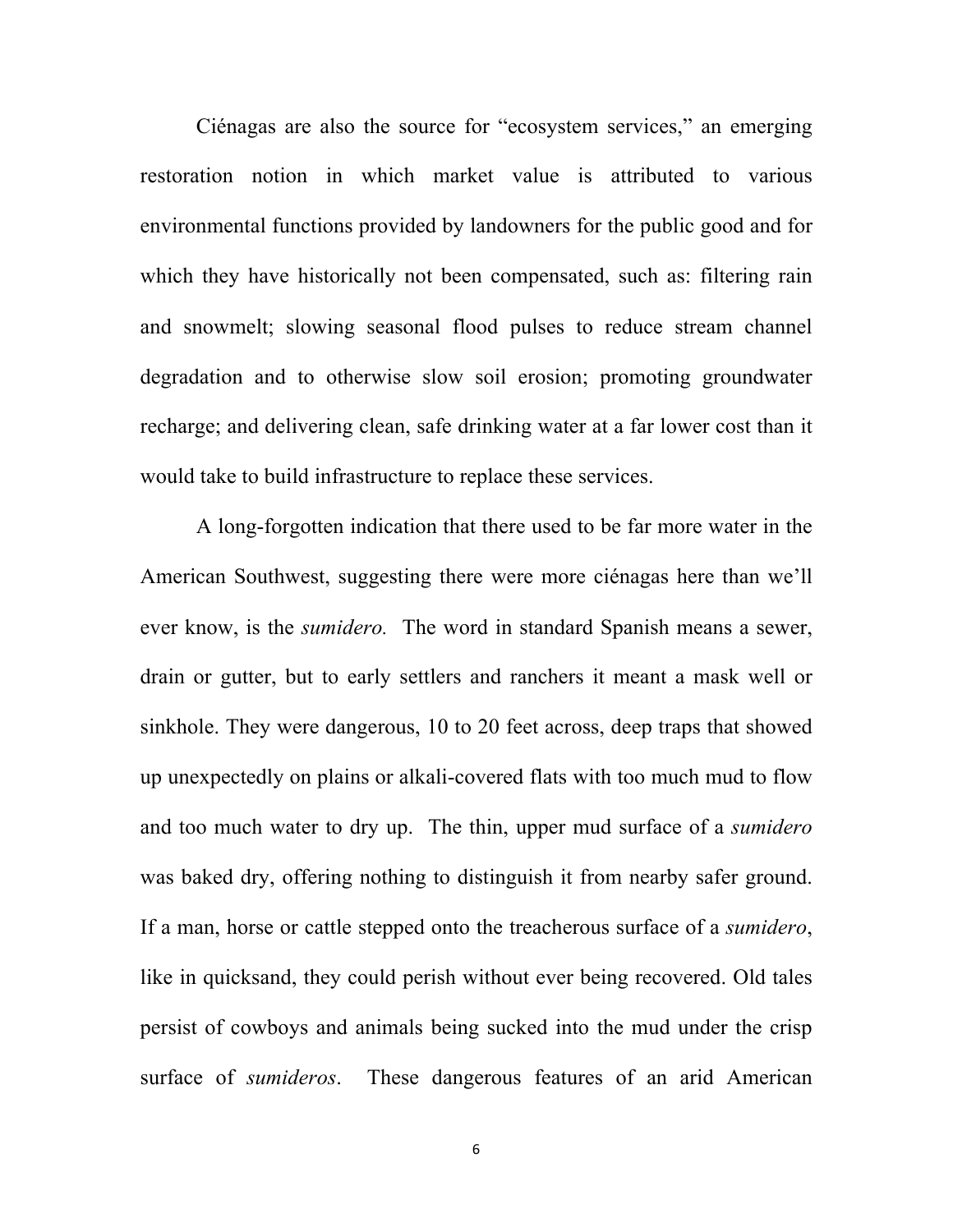Southwest are long gone but offer insight into the future of ciénagas, unless there is a concerted effort to save these few remaining forgotten waters.

 There are two ways to think about the history of ciénagas: either how they were degraded after the arrival of Europeans in the American Southwest or how ciénagas developed — how they aggraded and how they were established during the 10,000 years before Anglo-European arrival on the continent. The task of uncovering the natural processes that established ciénagas is ongoing, although the reasons for their losses are settled.

 In less than 200 years, a series of mostly human-caused events conspired to transform the American Southwest from a depositional environment to an erosional one, severely lowering groundwater tables, drying the land and resulting in a bewilderingly high number of ciénaga losses. This period can be thought of as "The Great Ciénaga Disappearance." What nature painstakingly assembled over a period of some 10,000 years, we humans nearly destroyed in less than 200 years. Most ciénaga habitat has simply disappeared, leaving only a "skeleton" or thin stream of water that is at risk of blinking out.

 There are those who maintain that the main impact on the ecology of the American Southwest during the Spanish, Mexican and American occupation was the introduction of large-scale cattle ranching in the 1820s,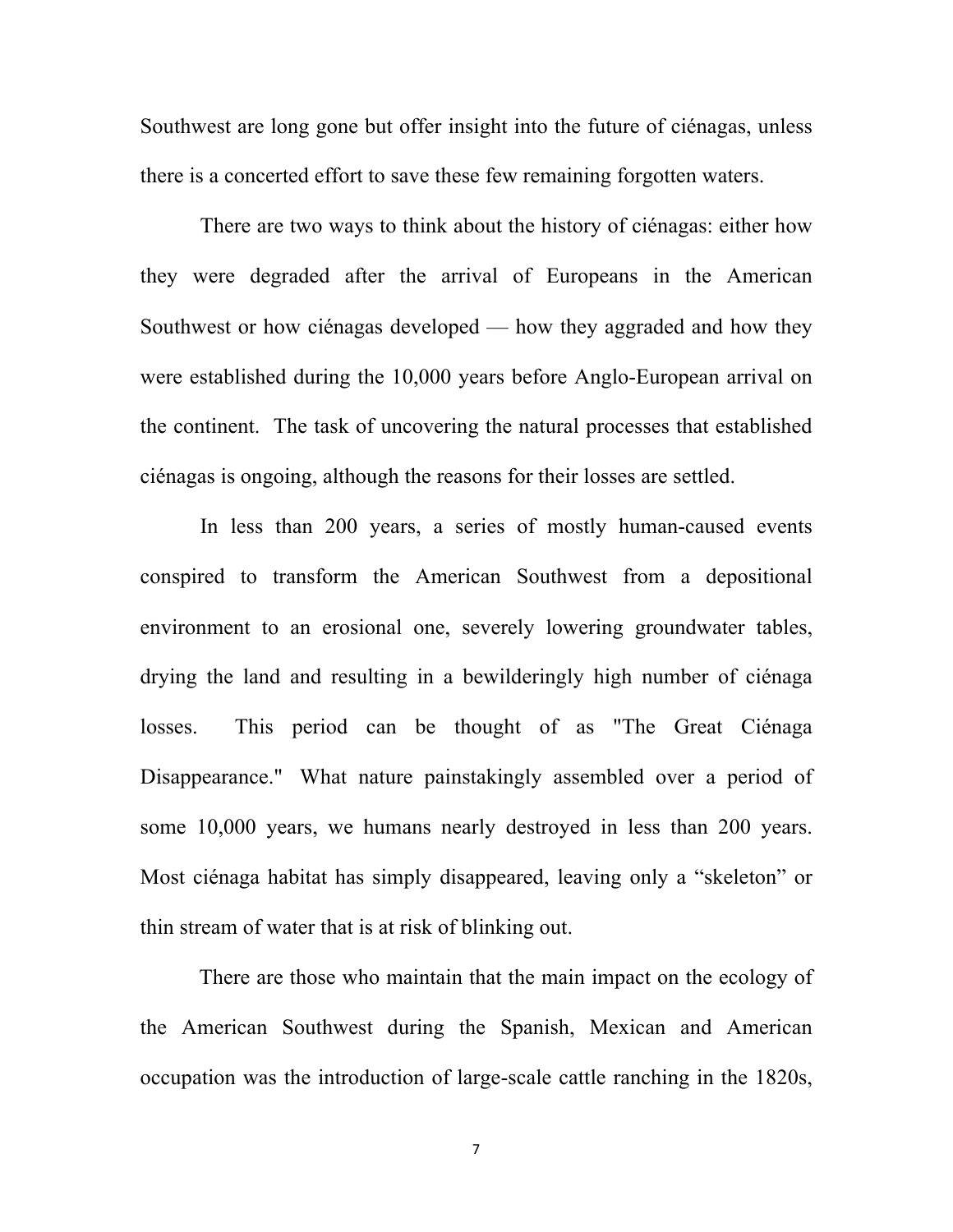but the disappearance of ciénagas and general drying out of the American Southwest is far more complicated than simply the overstocking of cattle. Overgrazing was insignificant in the 1820s and 1830s. Between the 1846 Mexican-American War and the Gadsden Purchase in 1853, there were accounts of wild cattle in the region, but the boom in cattle ranching began when the Southern Pacific Railroad arrived, along with the windmill, the capture of Geronimo and the end of the Apache threat.

 Ciénaga disappearance did begin with the arrival of Spanish livestock, but, initially, the dominate animals were sheep, not cattle. The search for the Seven Cities of Gold failed convincingly, but Spain's hunt for wealth persisted as sheep — trampling ciénaga banks, disrupting the habitat and over-using water — became the dominant domestic animal in Spain's northern frontier in the Americas. By the 1820s, as many as two million sheep covered New Mexico, and, by 1865, the numbers of sheep more than doubled with a ratio of sheep to cattle ballooning to 37 to 1 or 4,600,000 sheep to only 125,000 head of cattle.

 Ciénaga dewatering continued with the over-trapping of beavers in the 1820s and '30s. In a surprisingly short period, beavers were virtually eradicated from the American Southwest. Beaver dams soon failed from neglect, and channels began to form in the soft sediments trapped behind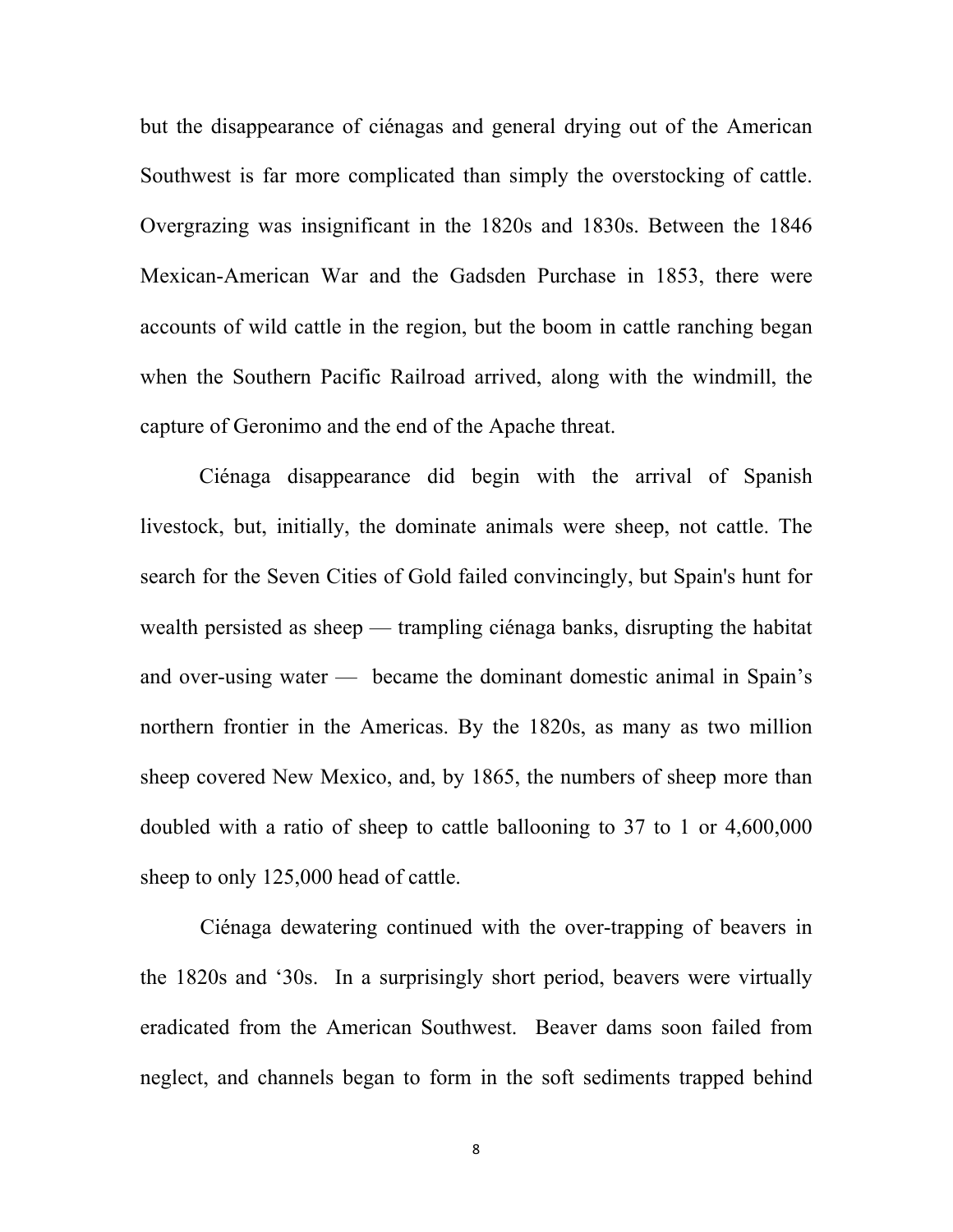these barriers. Over time, the channels became increasingly connected and the process of channeling, down-cutting and dewatering of ciénagas worsened.

 Shallow, flatland watercourses and adjacent riparian zones shifted from complex systems dominated by ponds, multiple channels, ciénagas, marshes and otherwise wide wetlands plentiful in fish and wildlife into simple, incised, single-thread channels with narrow strips of riparian vegetation. Beavers — "landscape-shaping creatures," an indispensable creator of ecosystems that foster entire ecological communities — are capable of building as many as twenty dams per mile of stream, smearing the water across the landscape, creating a series of broad pools and mucky wetlands linked by shallow, multiply branched channels.

In 1901, D. A. Griffiths, chief botanist in charge of grass and forage investigations for the Arizona Experiment Station in Tucson, Arizona, realized that rangelands in southern Arizona were more degraded than others he had seen in the United States. In an effort to understand the change, he sent out a questionnaire to pioneer ranchers asking what they saw as the causes. What he learned from the proprietor and owner of two large ranches was that, in 1870, the San Pedro Valley — near the town of Oracle in the southern part of Pinal County — had an abundance of willow, cottonwood,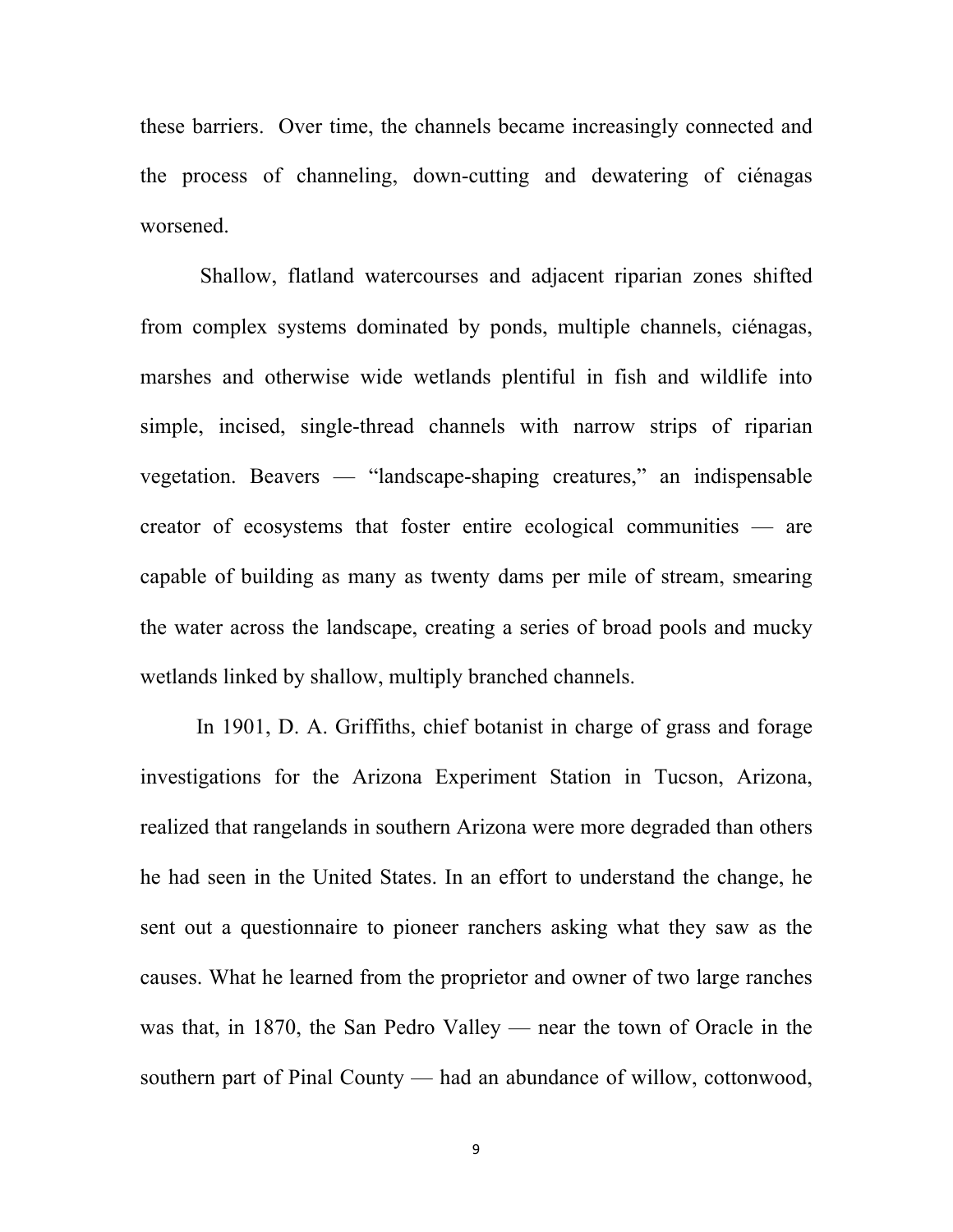sycamore and mesquite timber, as well as large beds of sacaton and grama grasses along a shallow, grassy riverbed with beautiful banks luxuriant in vegetation.

By the turn of the century, the river was deep, its banks were washed out and the trees and underbrush were gone. The valley had initially consisted of a narrow strip of sub-irrigated and very fertile lands. Beaver dams checked the flow of water and prevented channel cutting. Subsequently, however, trappers exterminated the beavers and grazing left little grass on the hillsides, permitting greater erosion. Within four or five years, a channel varying in depth from 3 to 20 feet was cut almost the whole length of the river. By the turn of the century, the river was deep, its barren banks were void of grass, trees and underbrush and the hillsides had been eaten off, with great sheets of water washing away topsoil and ever greater currents cutting and deepening the channels.

The demise of the beaver severely altered the Western landscape. With their engineering skills and sociability, beavers are the only animals, other than humans, that can significantly reshape their environment. The eradication of the beaver population was a major step in converting dynamic and complex stream and river ecosystems into the relatively static and simplified water delivery systems that dominate today's American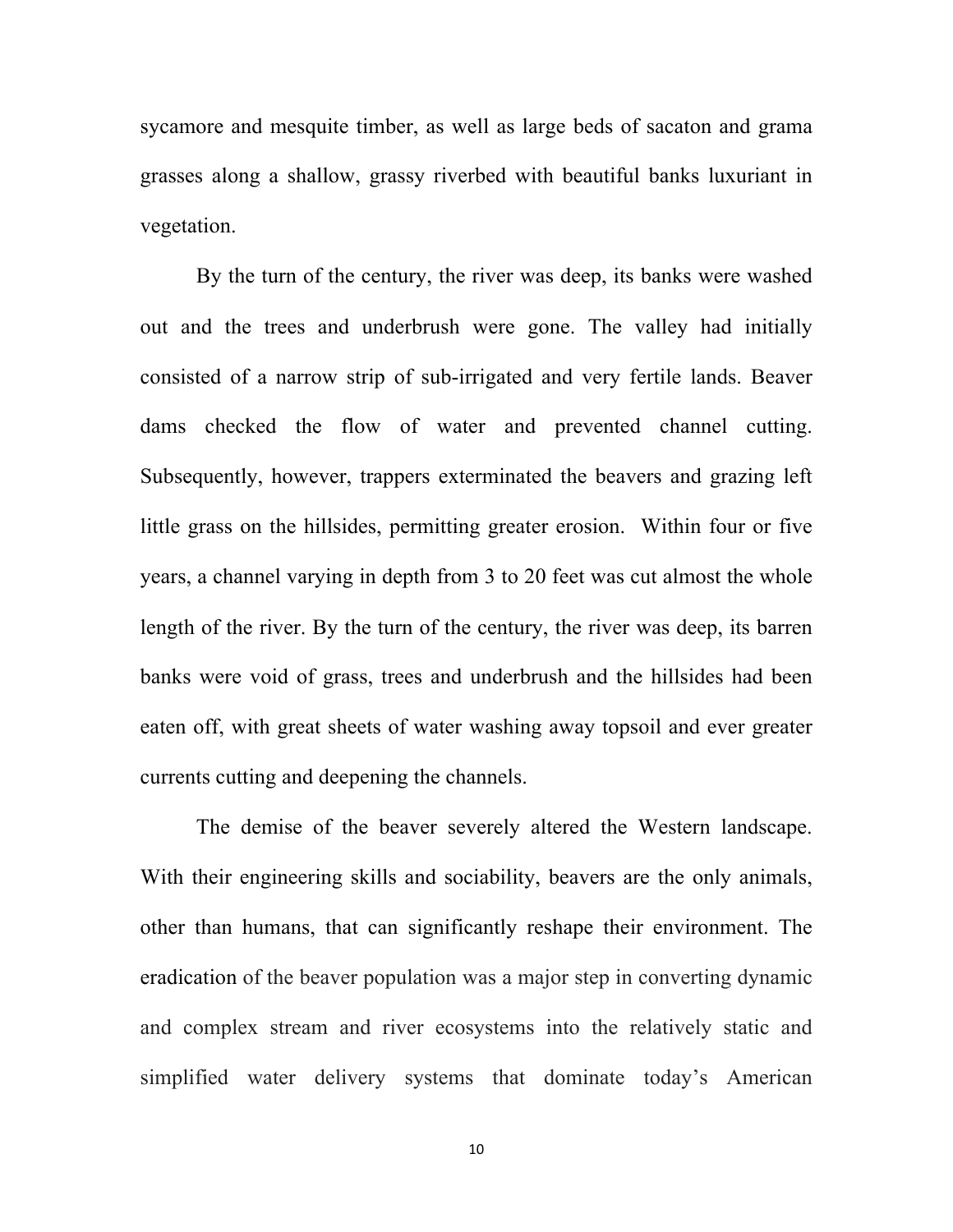Southwest.

 Populated by beavers, the American Southwest was far different from the arid lands we see today. At the intersection of Interstate 10 and the Gila River south of Phoenix, Arizona, hundreds of beavers were trapped out, where today only barren desert remains. A person could walk in the shade from the headwaters of the Gila River in New Mexico all the way to Yuma, Arizona, where the formerly perennial river emptied into the Colorado River. In 1891, two Silver City, New Mexico, men floated on the Gila River from its headwaters to Yuma. The American Southwest of today is unrecognizable compared to what it was 150 years ago. These changes are hars to see because they occur on a scale considerably larger than a human lifespan.

 Many ciénagas also suffered damage when early settlers recontoured the broad ciénaga canyon flats in a misguided attempt to prevent the flooding of their agricultural fields. The resulting channelization and concentrated water flow reduced these historic wetlands to a fraction of their original size and inadvertently created deep, high-walled incisions that have progressively worsened — though most farming has long-since ceased and exacerbated the region-wide lowering of the groundwater table, further dewatering formerly wetted ciénagas.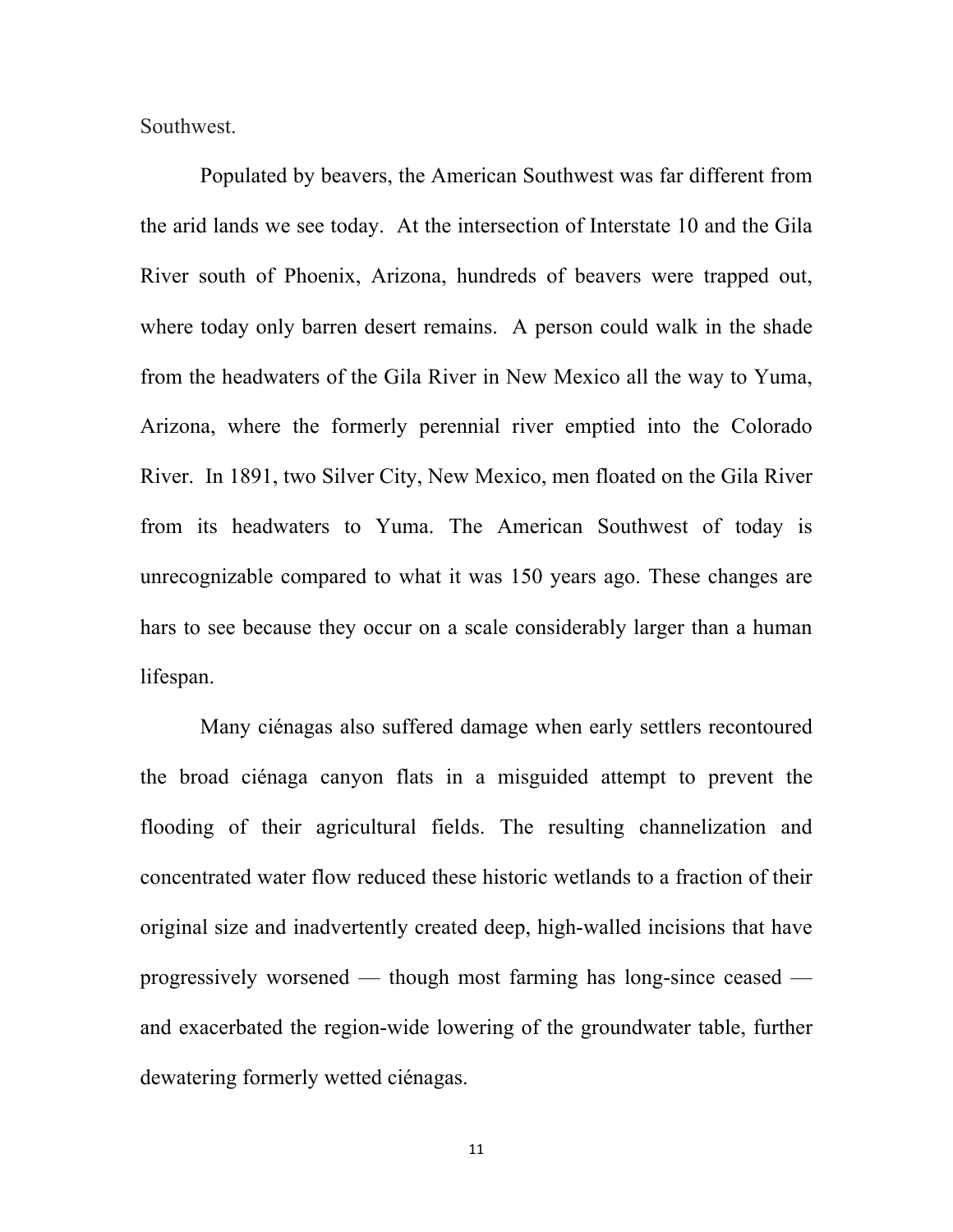The damage to ciénagas was then exacerbated with the overstocking of cattle and the explosion in the number of cattle herds by the 1880s. Ciénagas were trampled and dewatered, stream banks caved, grasslands were neutered and erosion was accelerated. While the ratio of sheep to cattle was 37 to 1 a mere 25 years earlier, by 1890, cattle numbers had spiked and the ratio narrowed to nearly 2 to 1 and ultimately flipped in favor of cattle, 15 to 1.

 Then the severe weather and drought of the late 1880s and early 1890s compounded the degradation of the re-contoured and overstocked landscape that had already seen grass and wetlands severely damaged. In the San Pedro Valley of Arizona, Griffiths learned that cattle and horses going to and from feed and water made many trails to the mountains; browse on the hillsides had been eaten off, giving the winds and rains full sweep to carry away the earth loosened by the feet of the animals; and waterways were cut from the hills to the riverbed, leaving little to stop the great currents of water reaching the reverbed with such force as to cut large channels and destroy much of the land under cultivation. Suddenly, the river was 10 to 40 feet below its former banks.

Lucinda and I moved to the town Casa Grande, located midway between Phoenix and Tucson, in 1972. Casa Grande and the San Pedro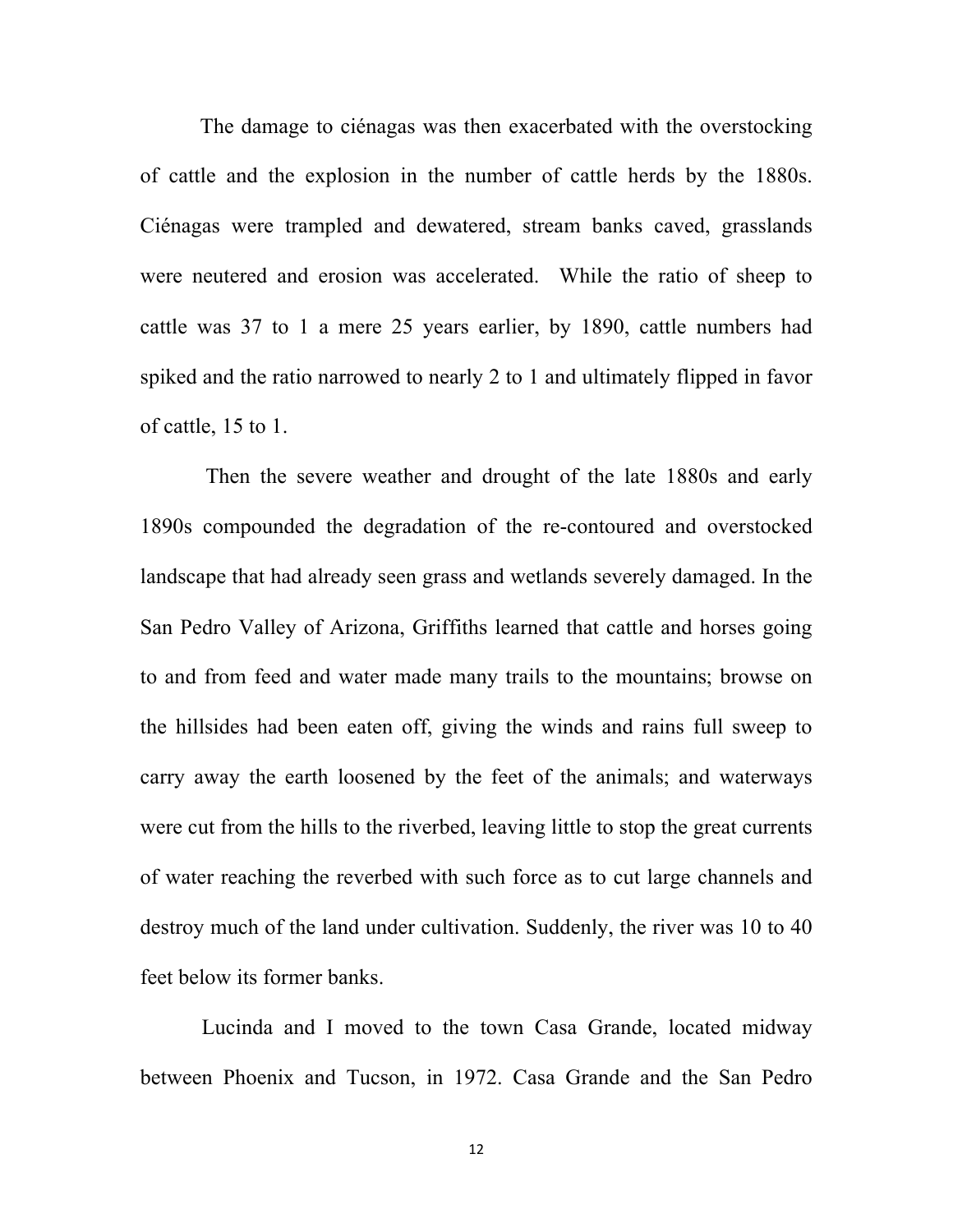Valley are both located in Pinal County, where the San Pedro River once flowed through a rich riparian corridor. I often traveled through Oracle, a short distance from the town of Mammoth, where I served as town attorney. The habitat I saw was not anything like that described to Griffiths by those two long-time ranchers when they responded to his questionnaire. It was an eye-opener to read the answers to Griffiths's circular; the world those ranchers watched disappear before the turn of the century was far removed from how I experienced the region one day each month for a good many years.

Near the century's end, the weather had worsened as mild winter rains and unusually dry summers peaked with two years of drought in 1891-3 and brought disaster with livestock mortalities reaching 75 percent. Springs and ciénagas long thought to be permanently wetted went completely dry. House-high piles of cattle bones and a severely damaged landscape scarred the American Southwest and foretold the desertification to be endured by future generations. The persistence of drought and uneven rains has continued, and now accelerating, human-caused global climate change and disruption has been added to the stresses on the already arid American Southwest.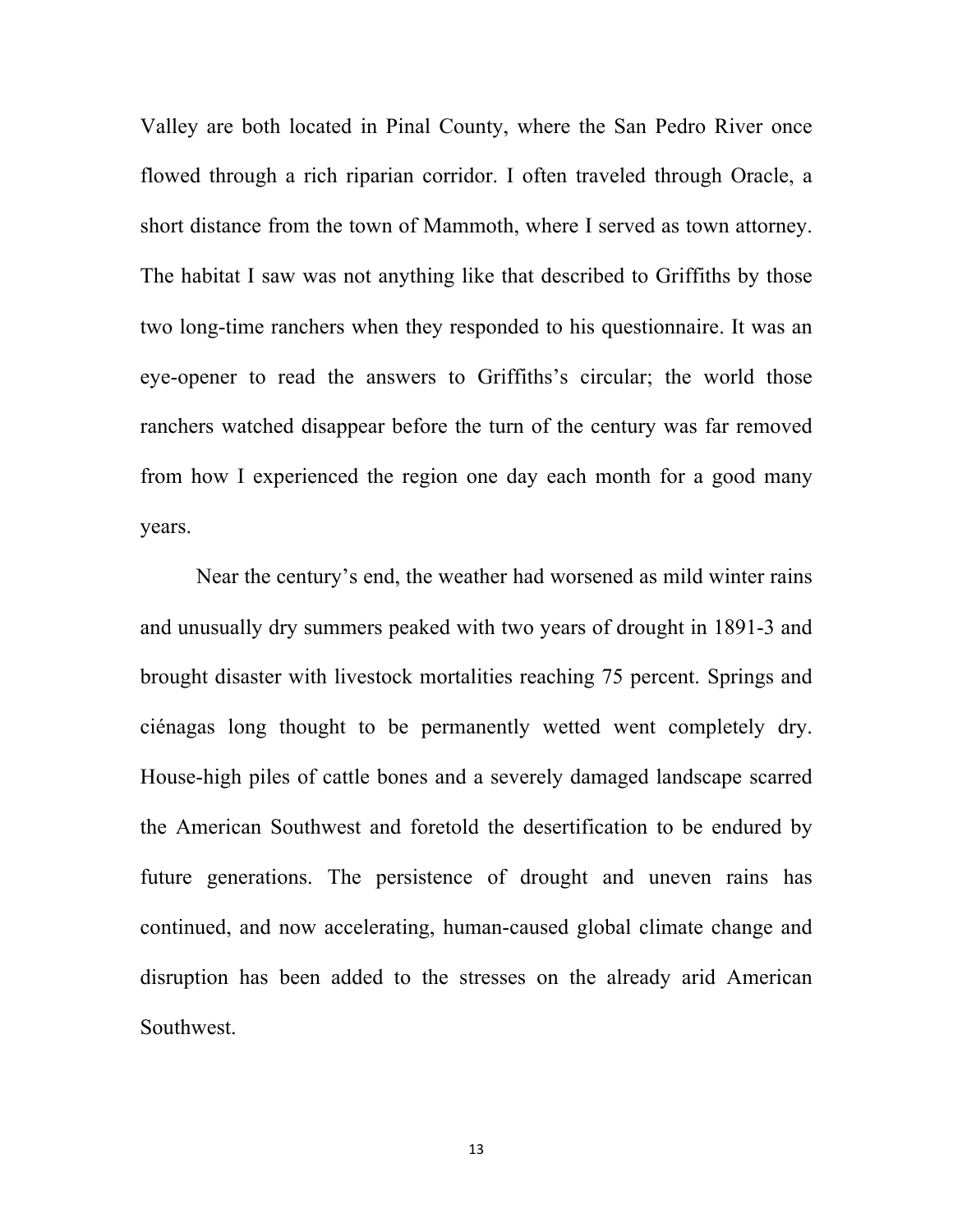Compounding the over-trapping of beaver, the overstocking of sheep and cattle, the draining and conversion of land for agriculture, and drought, fire suppression by Spanish settlers may have caused as much harm as these others combined. Caused by lightning originating in monsoon thunderstorms and by purposeful ignition by Native Americans, fire was a significant influence in the evolution of southwestern ecosystems in which many plant species became fire-adapted. But since the arrival of Europeans, fire has been suppressed to such an extent — previously appearing, on average, every 8 to 10 years compared to today, occurring almost never, except for forest fires — that woody plants have outcompeted grasses and transformed historic grasslands into a landscape dominated by trees and shrubs.

 The majority of grass biomass consists of roots that lie beneath the surface, while trees and other woody plants are just the opposite, their biomass being above ground. Before the arrival of Europeans, American Southwest grassland fires occurred so often that they killed many woody plant species, yet merely topped off and strengthened the health of grasses. This frequent fire regime had been a long-time, natural intervention allowing grasses to outcompete woody plants. The subsequent transition from grasslands to woodlands, caused largely by fire suppression, helped finish off many ciénagas and severely reduced the size of those remaining.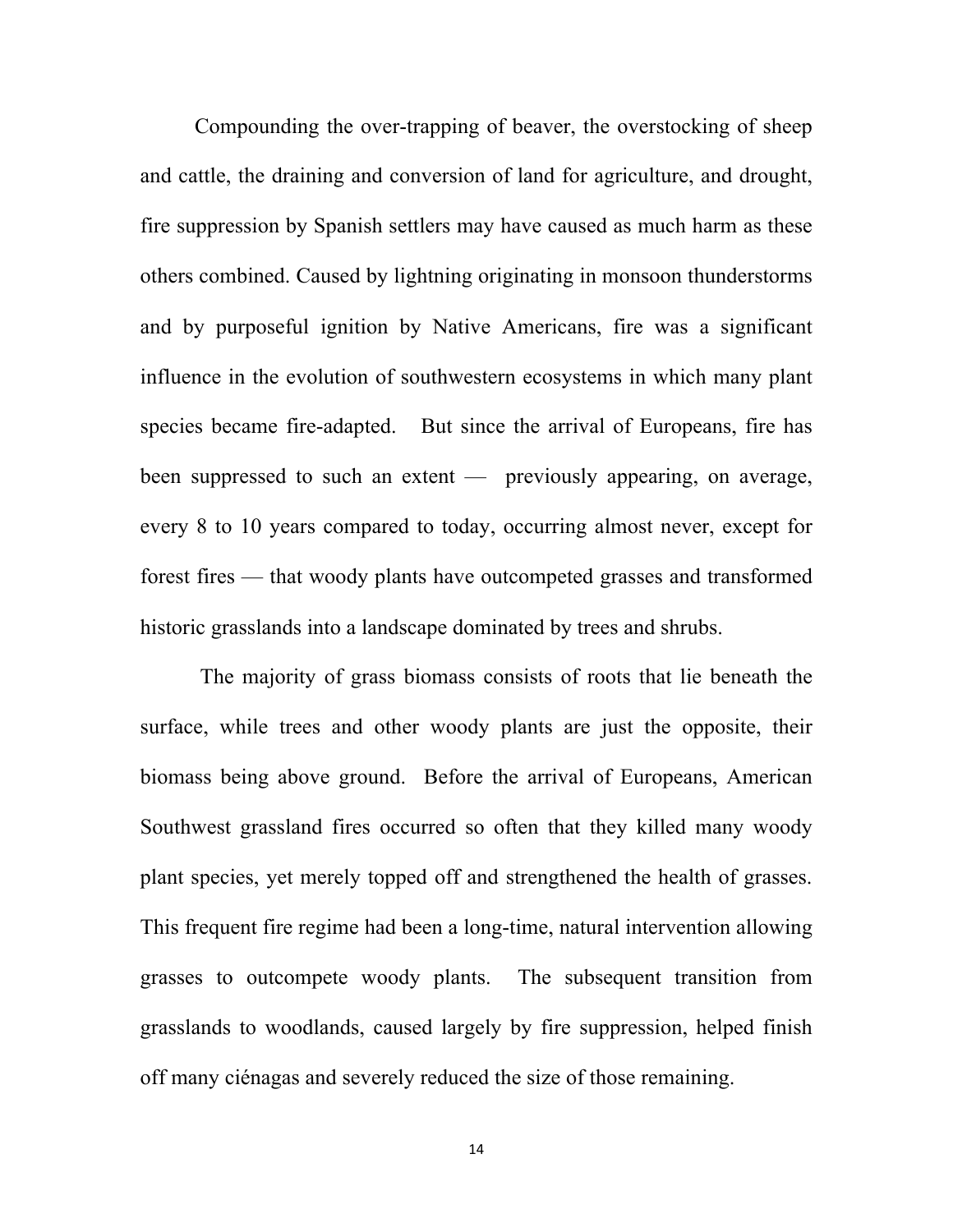Ciénagas not only provided a rich habitat for plant and animal life, but the combination of lateral spreading of flood pulses and abundant aboveground vegetation lessened the erosive potential of floods and protected the softer surface sediments. Broad ciénaga flats dispersed seasonal flood pulses into sheet flows and prevented the channelization fostered by the combination of insults outlined above. Ciénagas and grasslands formerly captured large amounts of sediment suspended in sheet flows, but, over the last 200 years, these concentrated flows have eroded barren soils and become gully-washers, flowing through rampant, ever-deepening incisions — or arroyos — and entrenched streams throughout the American Southwest. The result is heightened flash flooding and exaggerated channel discharge that has reduced water tables and further exacerbated the already severe dewatering of ciénagas.

 The combination of these wounds transformed the entire American Southwest as this desertification reduced the ciénaga area to a mere fraction — five percent — of its historic expanse. The dominant land surface process in the American Southwest today is stream scour, the opposite of sheet flow or slow-moving water that was the norm just 200 years ago. Absent coordinated intervention to preserve these dwindling habitats, the future of ciénagas is bleak.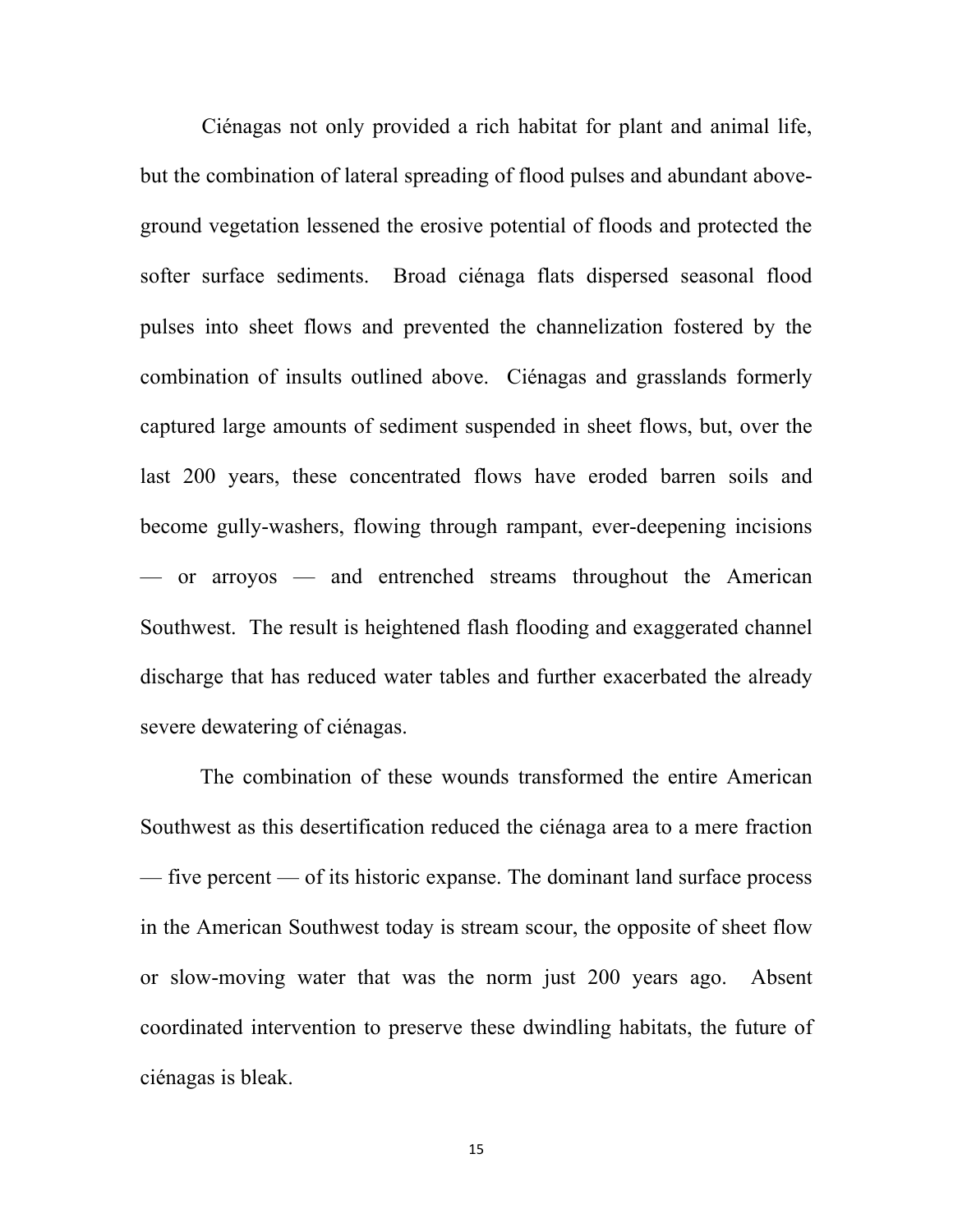The mechanisms underlying ciénaga development — natural and long evolving, as opposed to those of their destruction which are extreme and abrupt — began as the earth cooled and the last ice age came to a close 11,500 years ago. Diverse and ongoing scholarship is slowly uncovering the evolution of these unique, aridland, fresh water habitats. These studies are teasing out answers by investigating the record of sediment build-up; by studying the profile of ciénaga-drawn core samples containing stable sedimentary isotopes, pollen, microscopic charcoal or fire remnants and elemental fractions of organic materials; and by identifying the sources of the organic matter buried within the sediments.

The story is complex and difficult to summarize but generally unfolded thusly. The period of the last glacial maximum, the Pleistocene or Ice Age, was a period when sea levels were at their lowest and glaciers were at their thickest. Ice sheets throughout the globe were at their maximum extension 21,000 years before present (BP). The planet then began to thaw, and water started to flow. Early in the Holocene  $- 11,500$  BP  $-$  stream flow was still too strong for the establishment of ciénagas, but surface runoff slowed around 7,300 BP, fine grain sediment began to accumulate and wetlands started forming. Fire was infrequent, and woody plants dominated the uplands. The transition from woodlands to grasslands began around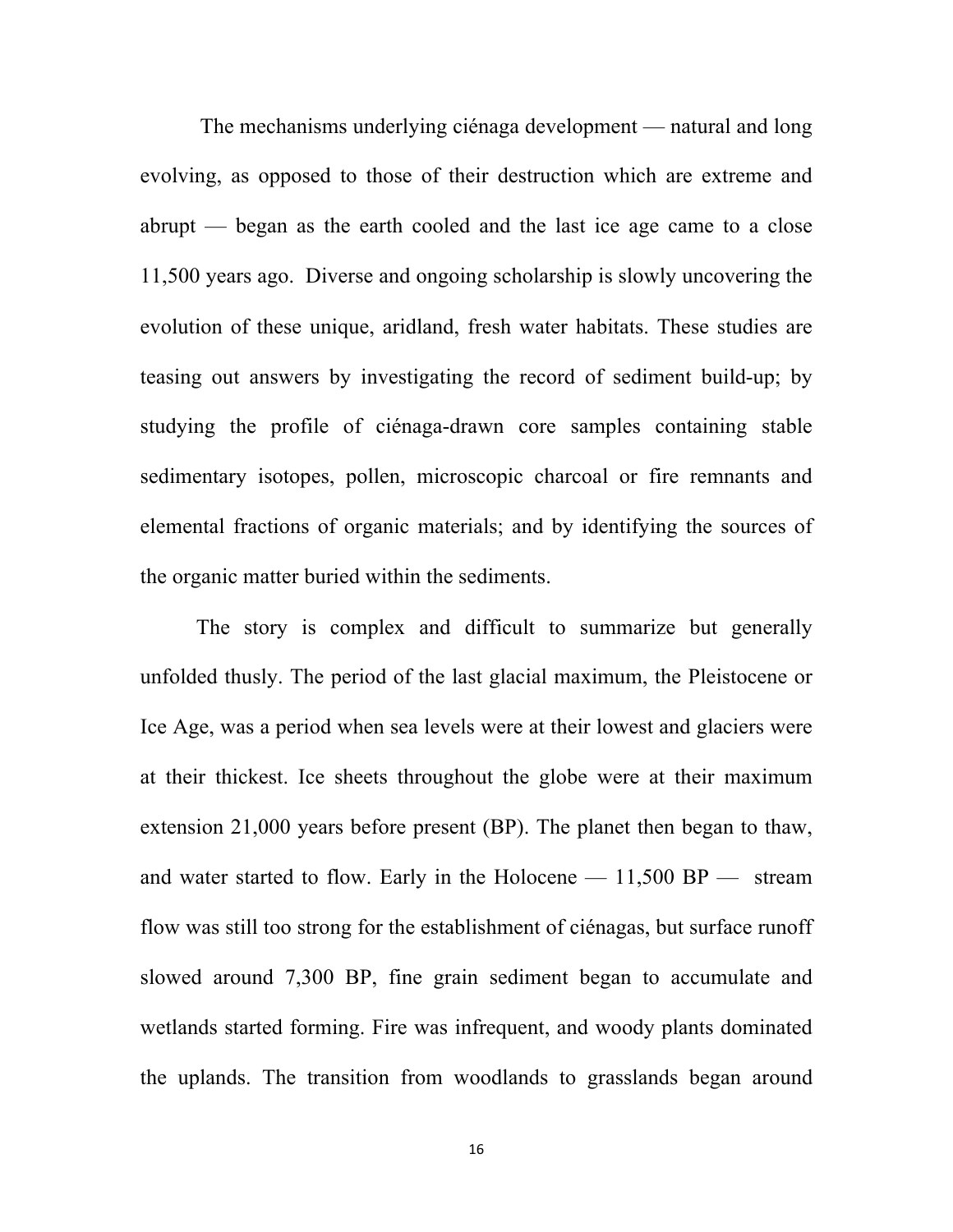5,300 BP when fire frequency increased from 1 every 200 years to 1.3 every hundred years. The runoff slowed. The period between 4,100 and 1,300 BP was a time dominated by grasses; far wetter, upland vegetation was stable; ponding occurred; ciénaga surfaces were well established; and fire frequency increased, on average, to 1 fire every 38 years and eventually to 1 every 8 to 10 years. This process ended abruptly with the arrival of the Spanish, and fire frequency decreased with the displacement of native agriculture by Anglo settlement, triggering the accelerated post-settlement transformation of wetland vegetation back to woody species that persists today.

There you have an abbreviated history of ciénaga development and the details of their demise. Absent serious intervention, the future of ciénagas is bleak and they will likely become extinct. Although there were likely hundreds and possibly even thousands of ciénagas before European arrival, today, there are but 155 identified ciénagas, and only 71 remain that are either functional or restorable. It is important to note that this numerical analysis is deceptive: by count, 46 percent of known ciénagas remain viable; but, in actuality, by area, 95 percent of ciénaga habitat is lost. Most surviving ciénagas are but slivers of their former selves.

On the Pitchfork Ranch, one of the 71 remaining ciénagas persists and that's where we enter this picture. The restoration efforts here demonstrate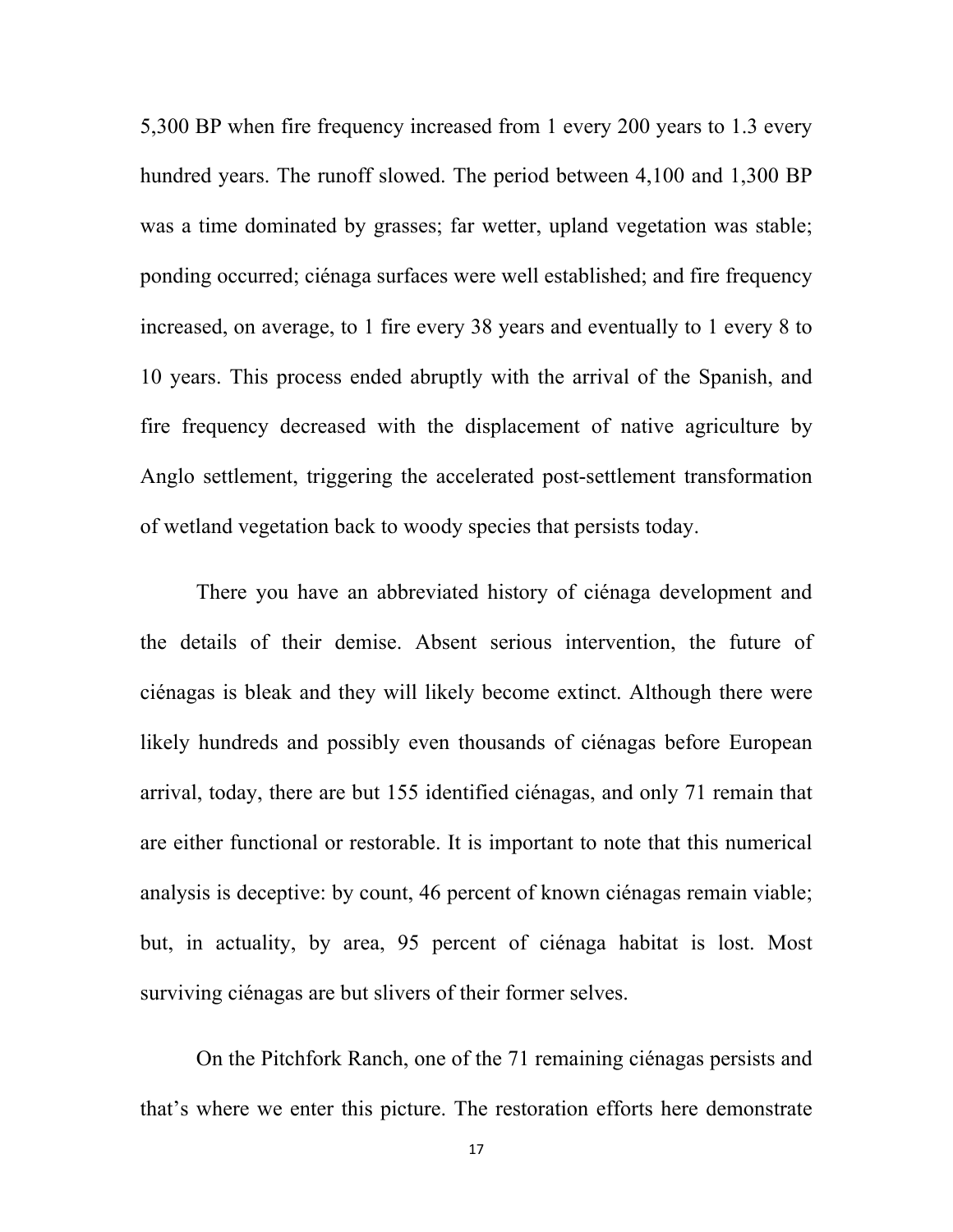how each of us can do something to restore our damaged planet and help turn the crushing tide of human-caused climate change. Recently I had an exchange with my dental hygienist, who expressed doubt about climate change and dismissed the issue by asking, "What can we do about it anyway?" With my mouth propped open and her tools at work, I was disadvantaged, silent and let it go. It's inexcusable and maddening that so many people remain oblivious. We're not helpless. The kind of restoration tools we are utilizing to restore this ciénaga can be replicated anywhere by anybody on property of any size. No property is too small.

Climate change has civilization in its crosshairs, and restoration is neither a cure-all nor a silver bullet. Yet it is one of five core tactics needed to slow the juggernaut of global warming that threatens civilization as we know it. Despite being ensnared in an atmosphere that is being radicalized by climate change, "The Great Transition" from a high-carbon world to sustainable progress can be accomplished by addressing five basic elements: (1) zero-carbon sources of renewables, (2) weatherization, (3) elimination of our consumptive lifeway, (4) mass transit and (5) habitat restoration. All five are necessary. Because the forgotten waters of ciénagas are critical to supporting life in the desert and are dwindling and because one of the few remaining ciénagas' waters pass by our home, our efforts to slow global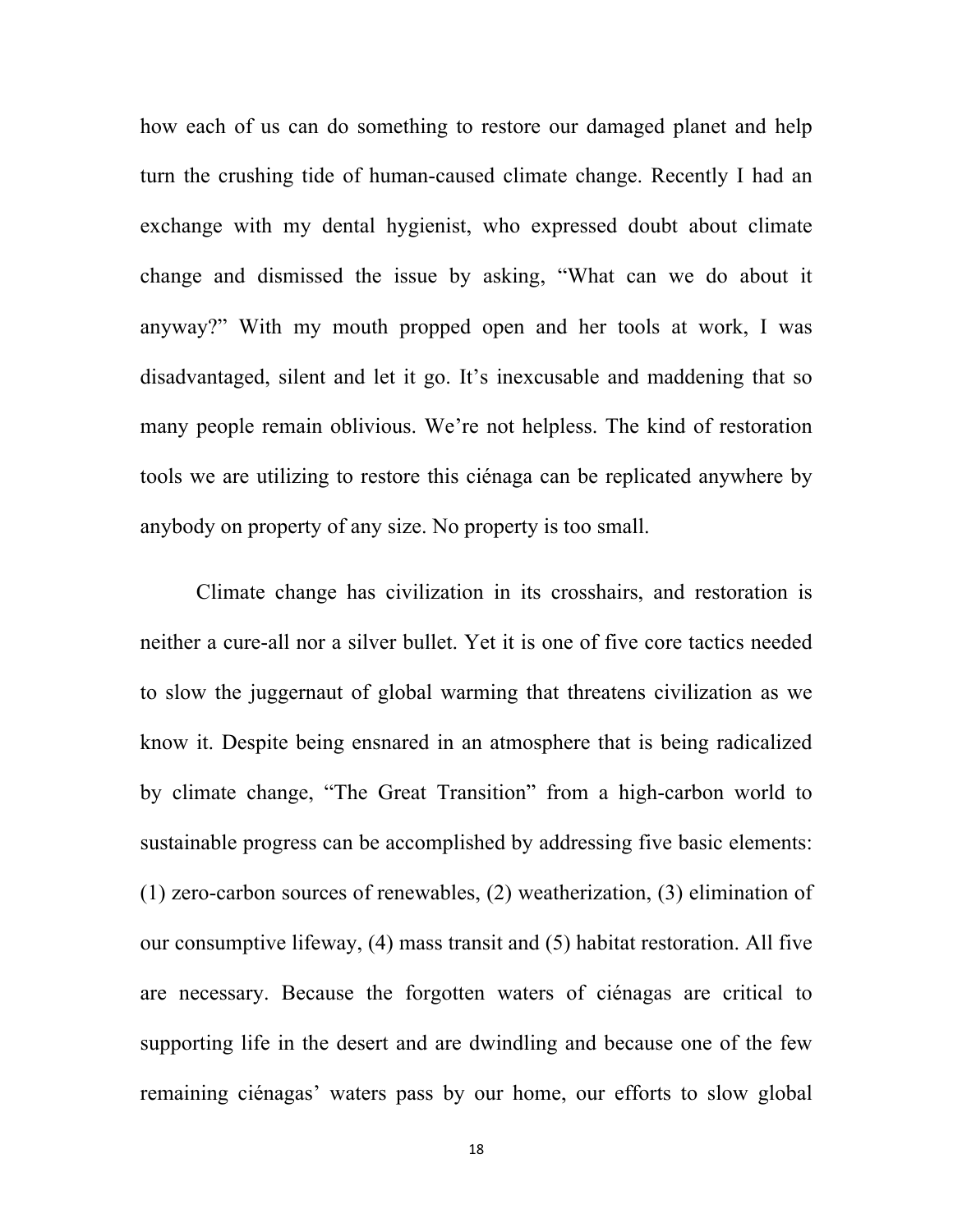warming are focused on the fifth element — habitat restoration. And I am using our work on the ciénaga to describe how each of us can pursue restoration and draw down or sequester the legacy load of atmospheric carbon heating up the planet. What we are experiencing is no longer the slow-moving warming so many of us have long been ignoring. This is no longer *adaptation;* while too few recognize it, we are already in the era of *damage control.*

The scientists, marketers and other consultants — now revealed as the defrauding "merchants of doubt," first hired by the tobacco trade and recycled by the fossil fuel industry — have had their profitable day in the sun. Yet there are still remnants of fossil fuel-funded, science manipulators remaining entrenched in the halls of the American Enterprise Institute, Americans for Prosperity, Cato Institute, Heartland Institute, Heritage Foundation and now deeply embedded in EPA with the appointment of denialist Scott Pruitt to head the agency.

There is not a single scientific organization in the world that has taken the stand against the consensus position that climate change is real and that it is human-caused. Twenty-six scientific organizations — among them: the American Association of the Advancement of Science, the Environmental Protection Agency, the Geological Societies of America and London, and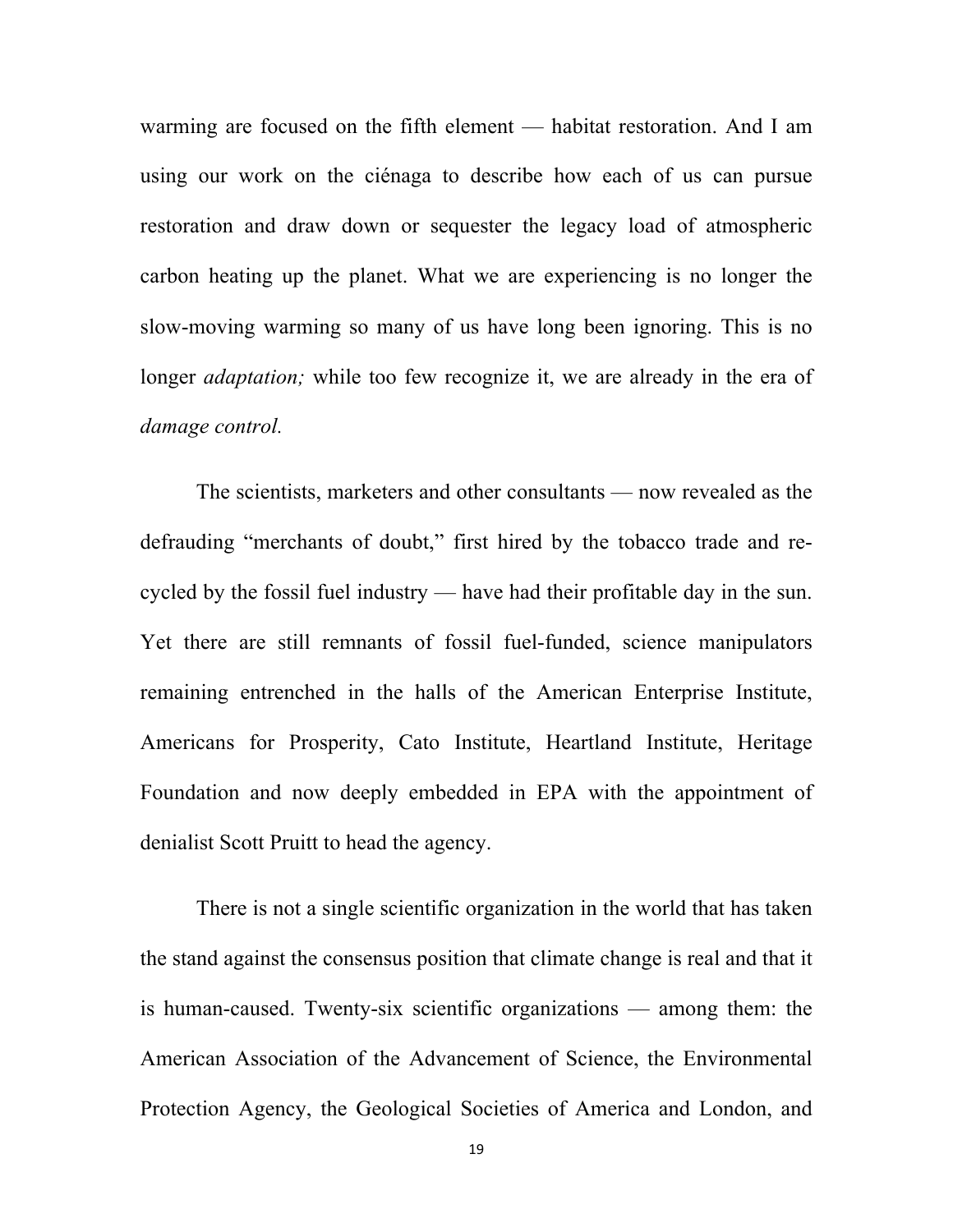the National Center for Atmospheric Research — as well as the Pentagon, the Center for Naval Analyses, the Central Intelligence Agency, the United States Department of Defense (climate change is the "mother of all risks") and eighty other national academies of science worldwide have taken formal positions that climate change is real and human-caused.

Multiple surveys covering thousands of peer-reviewed abstracts on the subject of climate change or global warming found that more than 97 percent of climate scientists agreed with the consensus position that humans are causing global warming. Although there are rare papers that take no position, as pointed out by www.theconsensusproject.com, not a single paper rejected the consensus position that global warming is caused by humans. The existence, causes and solutions are now well known and are thoroughly described in Naomi Klein's *This Changes Everything*. The consequences for life on the planet — the rate of extinction of species and races is conservatively estimated at 877 times above that prevailing before the origin of humanity — are detailed in Elizabeth Kolbert's Pulitzer Prize winning *The Sixth Extinction.* 

For more than four billion years, astronomical and geological forces — such as solar heat output and volcanic eruptions — were the dominating influences on the Earth's climate, but this is no longer true, as humans are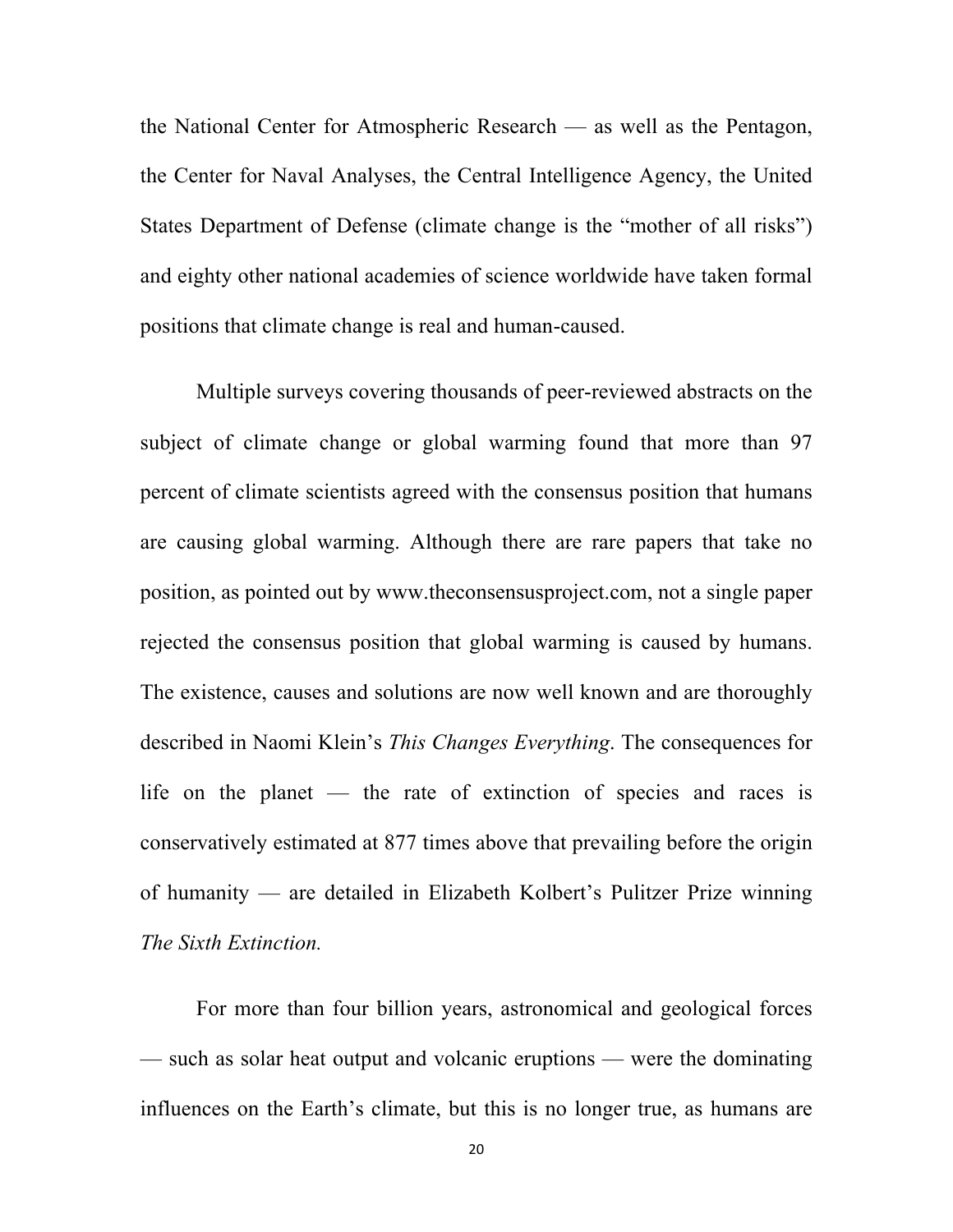changing the climate 170 times faster than natural forces. This catastrophic rate of change of the Earth system over the last six decades is purely a function of industrial societies.

The rapid rise in  $CO<sub>2</sub>$  was the driver in more than 10 mass extinctions of the deep past — "greenhouse mass extinctions" — and calls to mind American editor and writer Norman Cousins' Saturday Review editorial of nearly 40-years ago, "History is a vast early warning system." Greenhouse gasses have been the cause of the vast majority of past species extinction, and the history of atmospheric carbon increasing from 275 parts per million (PPM) to 400 PPM during the 260 years from the start of the Industrial Revolution until 2014, when contrasted to an increase of only 15 PPM during the 8,000 years previous to the industrial age, is telling. The year of 2016 was the hottest year on record, 2.3 degrees Fahrenheit above preindustrial times and January of 2017 was 3.5 degrees Fahrenheit above the  $20<sup>th</sup>$  century average. Of course, the warnings of history are often ignored, but never has humankind ignored such a consequential alarm.

The recent presidential election illustrates Cousins' caution as well as the implications of ignoring science. There is a frightening parallel between the southern slaveholders' refusal to recognize Charles Darwin's science in the *Origin of Species* in 1860 and climate change denialists ideological-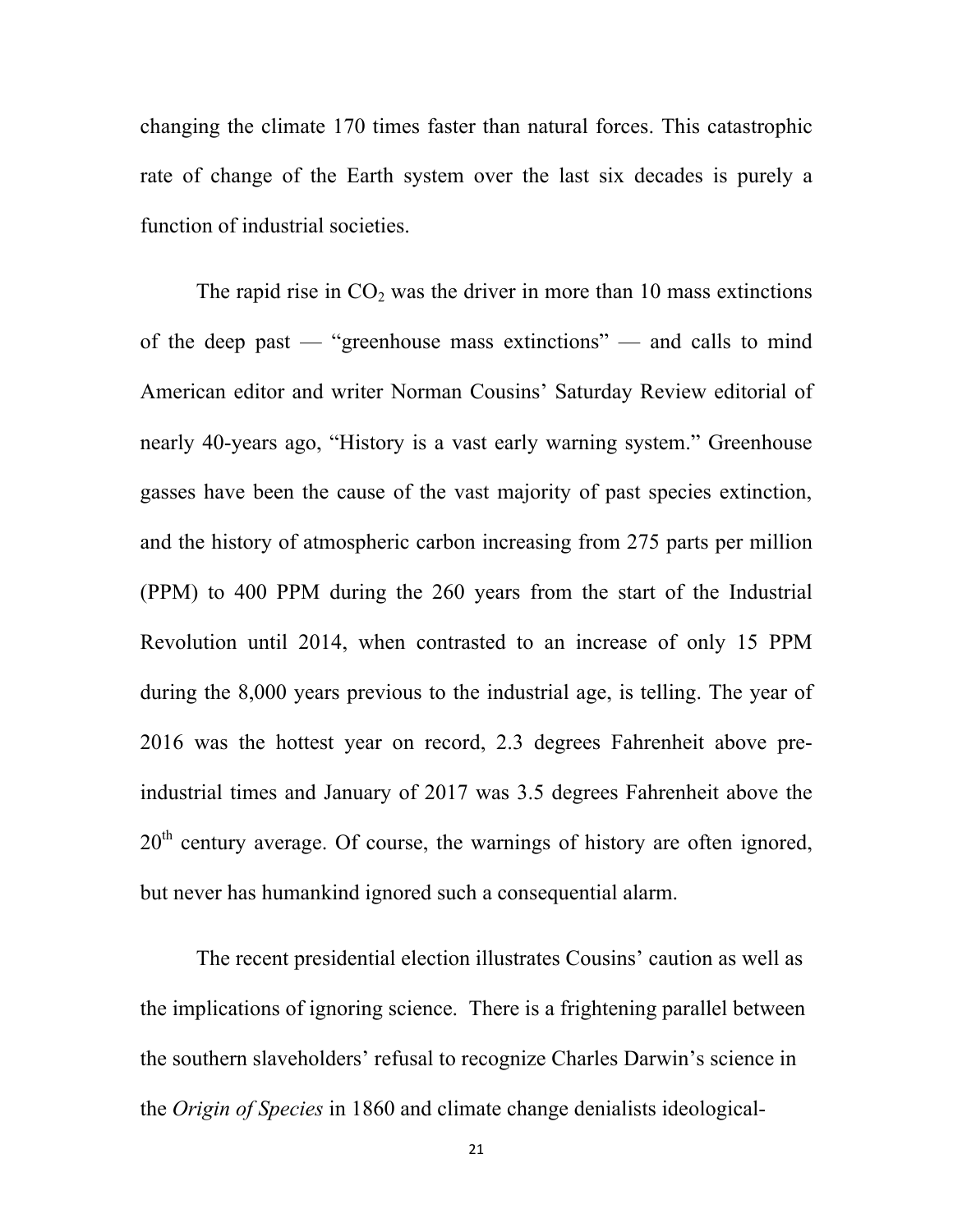based rejection of scientist's warnings about today's threat of a warming planet. The current risk to the Republic is the most serious since the Civil War. President Trump's cabinet appointments are openly hostile to the agencies they were chosen to direct. White House chief strategist Steve Bannon has made clear that President Trump's cabinet picks are aimed at the "deconstruction of the administrative state," the bane of free market devotees. The term "deconstruct" is a euphemism for elimination. "I'm a Leninist [and] Lenin wanted to destroy the state, and that's my goal too. I want to bring everything crashing down, and destroy all of today's establishment." Soon after taking office, Trump's EPA head, Scott Pruitt, said that those who want to eliminate the agency are "justified." Trump has made his position on the EPA clear, calling the agency a "disgrace" and vowing to reduce it to "tidbits." The blowback has begun and will likely be fierce.

The Pitchfork Ranch Ciénaga Restoration Project is more broadly an undertaking to reclaim the health of the entire ranch with a comprehensive approach using a variety of grade-control structures, improved fencing, reduction of roads, introduction of at-risk species, fewer cattle and science. We have received 14 restoration grants from the Natural Resources Conservation Service, the United States Fish and Wildlife Service, the state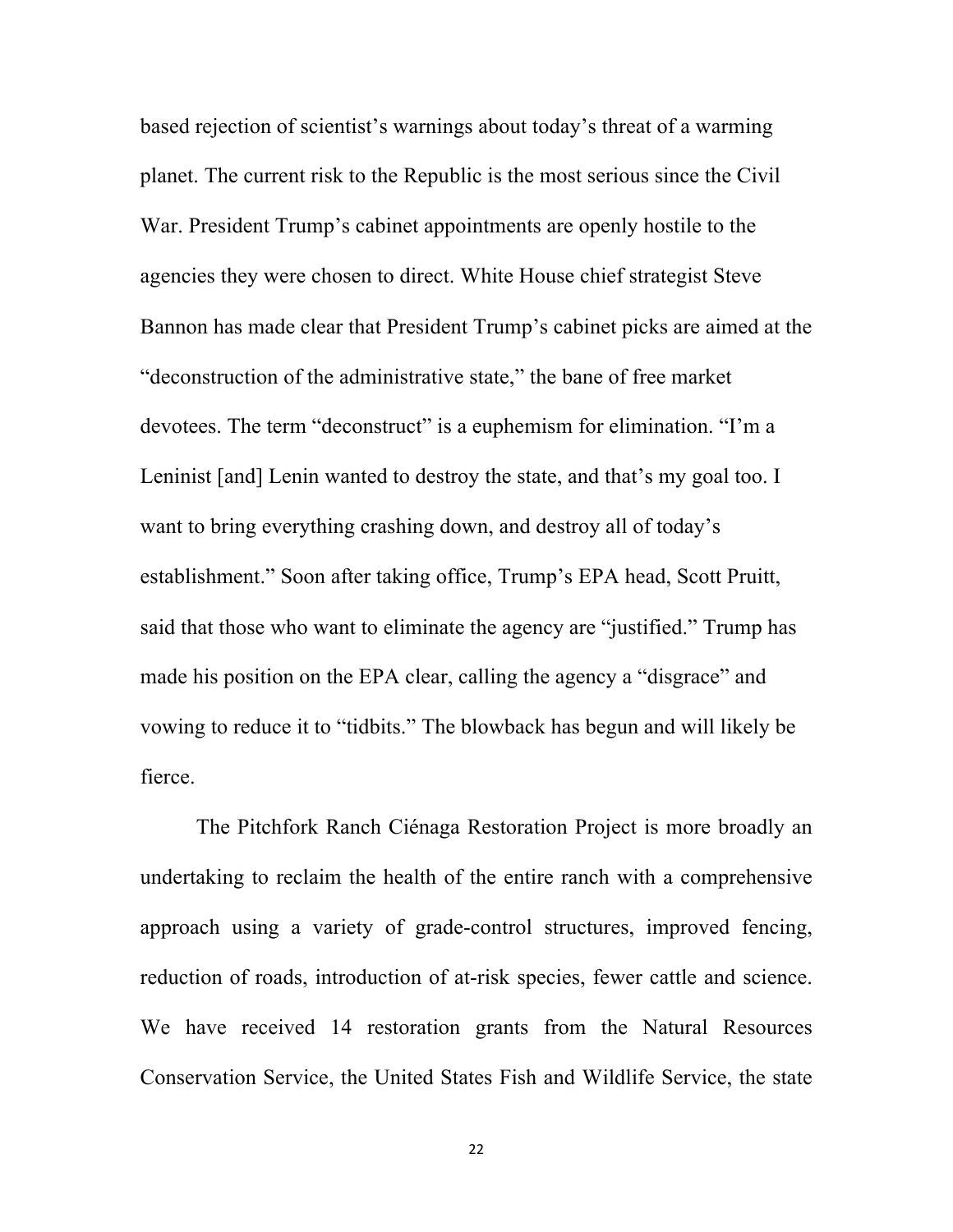of New Mexico, The Nature Conservancy, The Peregrine Fund and others, meaning that 84 percent of the cost of restoration has been publically funded.

Using a dozen different designs of grade-control structures, the results thus far include capturing more that 50,000 tons of sediment — thereby raising the floor of the incised ciénaga toward its return to its historic condition — increasing vegetation, elevating the water table and surface level, expanding grasslands, establishing habitat for nine at-risk species and even the surprise of discovering a plant previously unknown to science. It turns out that the Pitchfork Ranch is currently the only known location on the planet for the Euphorbia *rayturneri.*

It turns out that ciénagas — like all other vegetated wetlands, as well as forests, jungles, swamps and similar habitats — serve as carbon sinks where atmospheric carbon is drawn back into the soil by the process we all learned about as kids, photosynthesis. There is an emerging awareness of the potential to use this natural process in the fight to save our warming planet*.*  From a restoration perspective, each new blade of grass serves two important functions: acting as a dam, it blocks and captures sediment suspended in flowing water; and, acting as a straw, it siphons carbon from the atmosphere into the ground, where it will remain for thousands of years.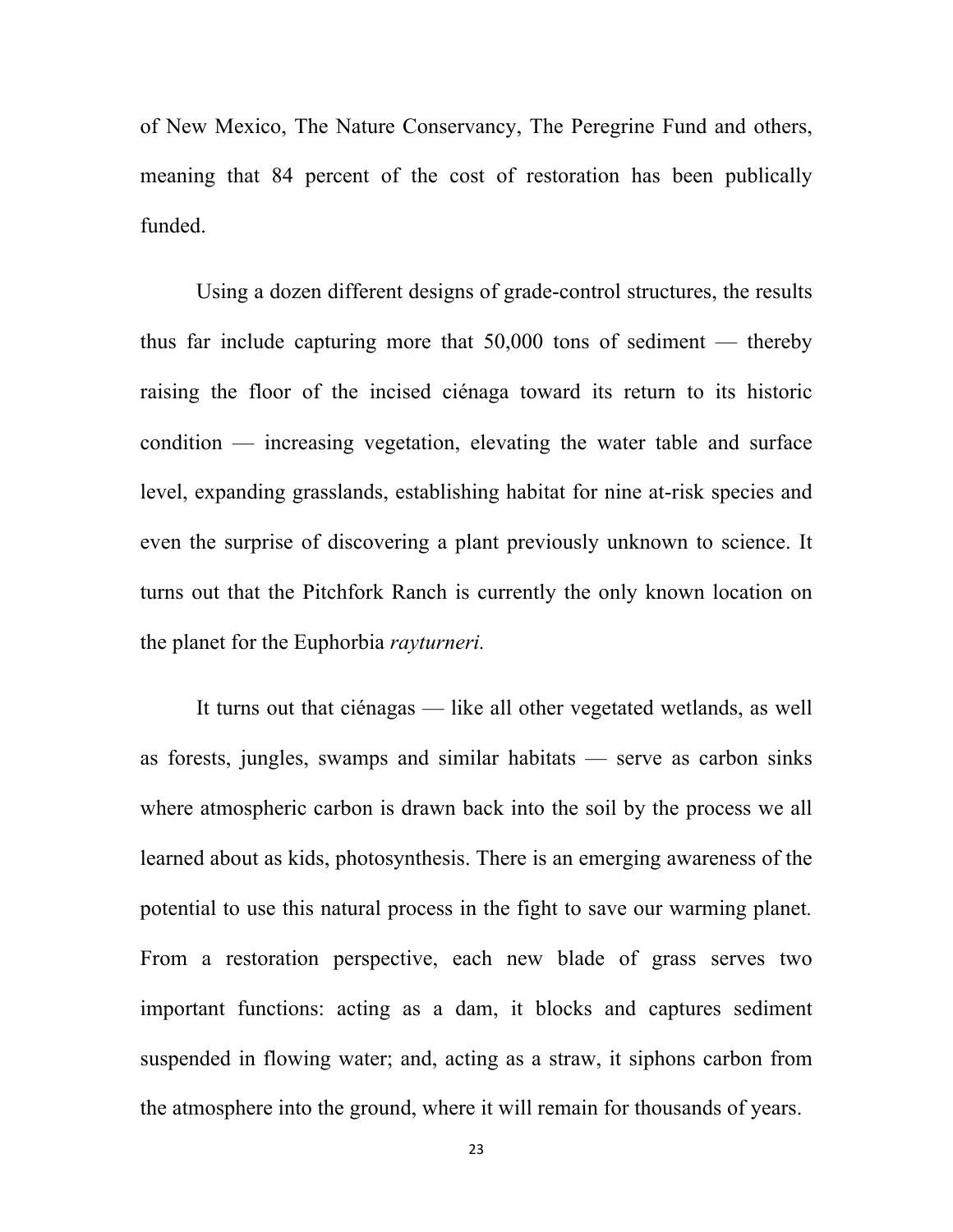I have long subscribed to the notion that each of us can identify a handful of events that shaped our lives. This is not a reference to our developing loyalty to a sports team or even a political party. These are the two or three occurrences that influenced our life trajectory. I stood quietly beside my freshman college basketball coach and another professor talking about lawyers and the law. I never said a word, but my law career followed. Another incident that shaped my life and led to our retirement world of habitat restoration was our series of two-week Sierra Club volunteer service trips where Lucinda and I gathered with like-minded people and engaged in menial, but important, labor. Some of the work was archaeological surveying, simply walking along and looking down; there were also trail repair, fence and invasive plant removal and other aspects of habitat restoration. Our purchase of the Pitchfork Ranch and our habitat restoration work came as a result of that volunteer service, and, in turn, this work has led to an awareness of the seriousness of climate change and the need and opportunity to do something about it.

There is a general consensus that Aldo Leopold is the father of wildlife conservation in America. Leopold's *A Sand County Almanac* is the book that laid out the core principles for modern conservation ethics. Published in 1949, one year after he died of a heart attack while helping his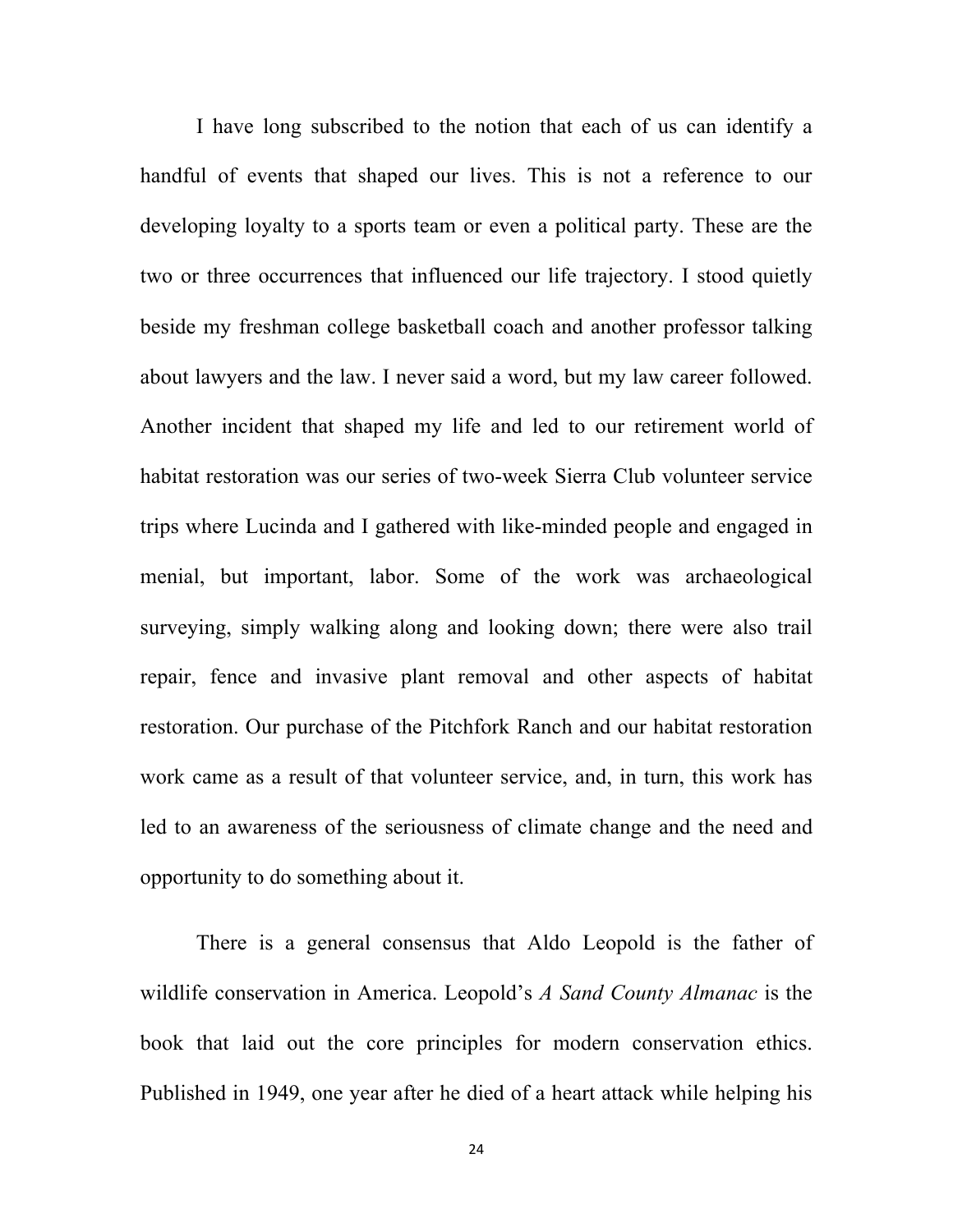neighbors fight a grass fire at the age of only 61, it remains in print. Although he was a prolific writer of more than 300 papers and articles, he neither saw his crown jewel in print nor realized that his proposed land ethic would become so firmly ensconced in the modern American mind.

Leopold's thinking about his land ethic evolved at a time when conservation of land and natural resources was struggling for recognition among a majority of Americans, most of whom thought of land almost exclusively in terms of consumer resources: minerals, lumber and food. In his essay, "The Land Ethic," in *Sand County,* Leopold proposed an extension of ethics beyond the traditional Golden Rule that endeavored to integrate the individual into a co-operative human community. He argued that the proposed extension of ethics to the land was actually a process of ecological evolution, an evolutionary possibility that he saw as an ecological necessity.

Believing that the free-for-all competition of the marketplace had been replaced, in part, by co-operative mechanisms with an ethical content, Leopold understood the expansion of the Golden Rule beyond humans as two dimensions of the same thing: ecologically, as a limitation on the freedom of human action in the struggle for existence; and, philosophically, recognizing the difference between social and anti-social conduct. His land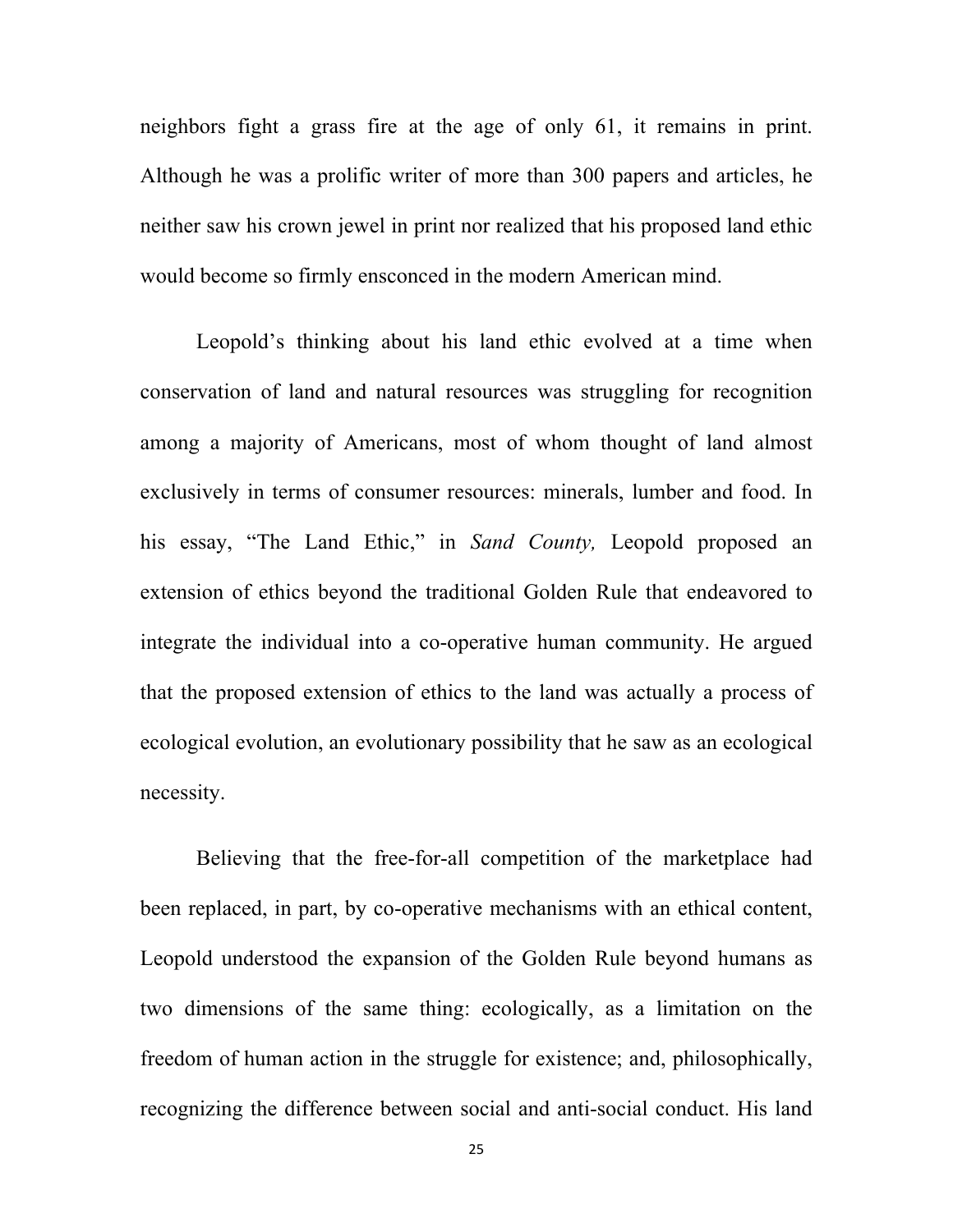ethic enlarged the boundaries of the community to include soils, waters, plants and animals — or, collectively, what he simply thought of as "the land." Leopold envisioned an ethical obligation of responsible citizenship, with contributing members of the human community in harmony between themselves and the land, treating the land as they would treat themselves and their loved ones.

Leopold would not accept the notion of "worthless" species; rather he thought in terms of "biotic right," irrespective of the presence of economic benefit to humans. He did not see land merely as soil; rather, Leopold characterized land as a fountain of energy flowing through a circuit of soils, plants and land — a sustained circuit, a slowly augmented revolving fund of life. He thought in terms of fertility, the flow of energy through plants and animals and its return to the soil by way of photosynthesis — that process that allows plants and the sun to convert carbon dioxide into oxygen for humans to breath and into carbon food for plants and all manner of subsurface organisms.

Leopold's seminal land-ethic essay mentions air only once and atmosphere, never. He wrote the essay almost 70 years ago. It's now known that Exxon was aware that carbon emissions from fossil-fuel products were warming the planet and would eventually threaten civilization, apparently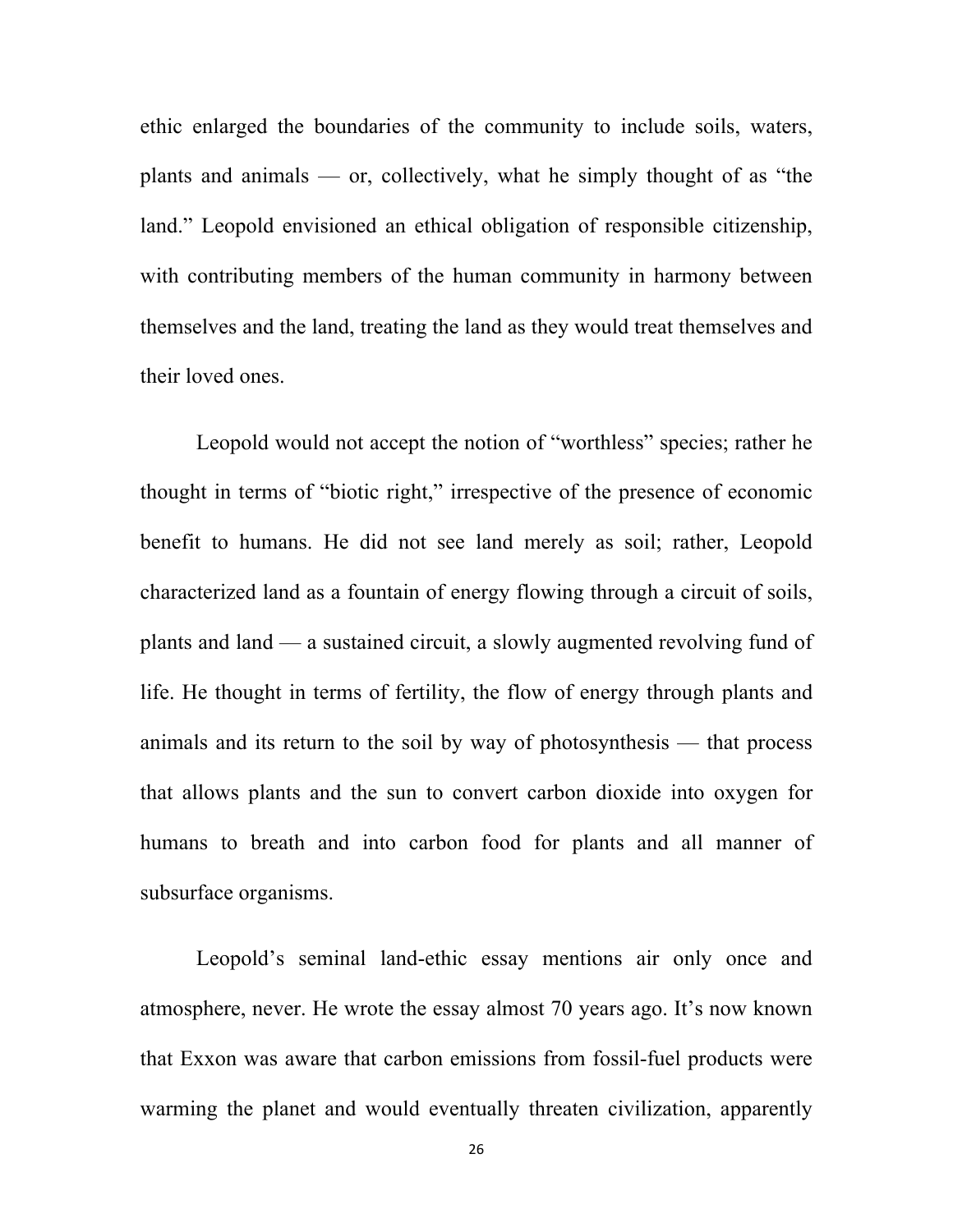became aware of the risk and began to study it in the 1950s, shortly after Leopold died. If climate change was on Leopold's radar at all, there is no mention of it in his essays. The atmosphere was not specifically mentioned as a part of the "energy circuit" he hoped to protect by enlarging ethics to include biota, the total collection of organisms on, under and above the land that make up the biosphere, the global sum of all ecosystems.

The biosphere is the global ecological system that embraces all of life, including the atmosphere, and Leopold surely was aware of this. Although there is no explicit reference to the atmosphere in the essay that called for a land ethic, it's unthinkable to read it as having been excluded. If Leopold were alive and writing today, the atmosphere doubtless would have been explicit and central to his proposal to expand the reach of ethics. In light of his use of the terms "biotic citizen," "biotic right," and other "biotic" derivatives, he was thinking inclusively and that surely implied the atmosphere.

E. O. Wilson's 2016 writing parallels Leopold's of three-quarters of a century past: "The biosphere does not belong to us; we belong to it." He and a score of others have warned that the solution to the modern environmental crisis requires nothing less than a fundamental shift in human consciousness. The living world is in desperate condition as demonstrated by: the massive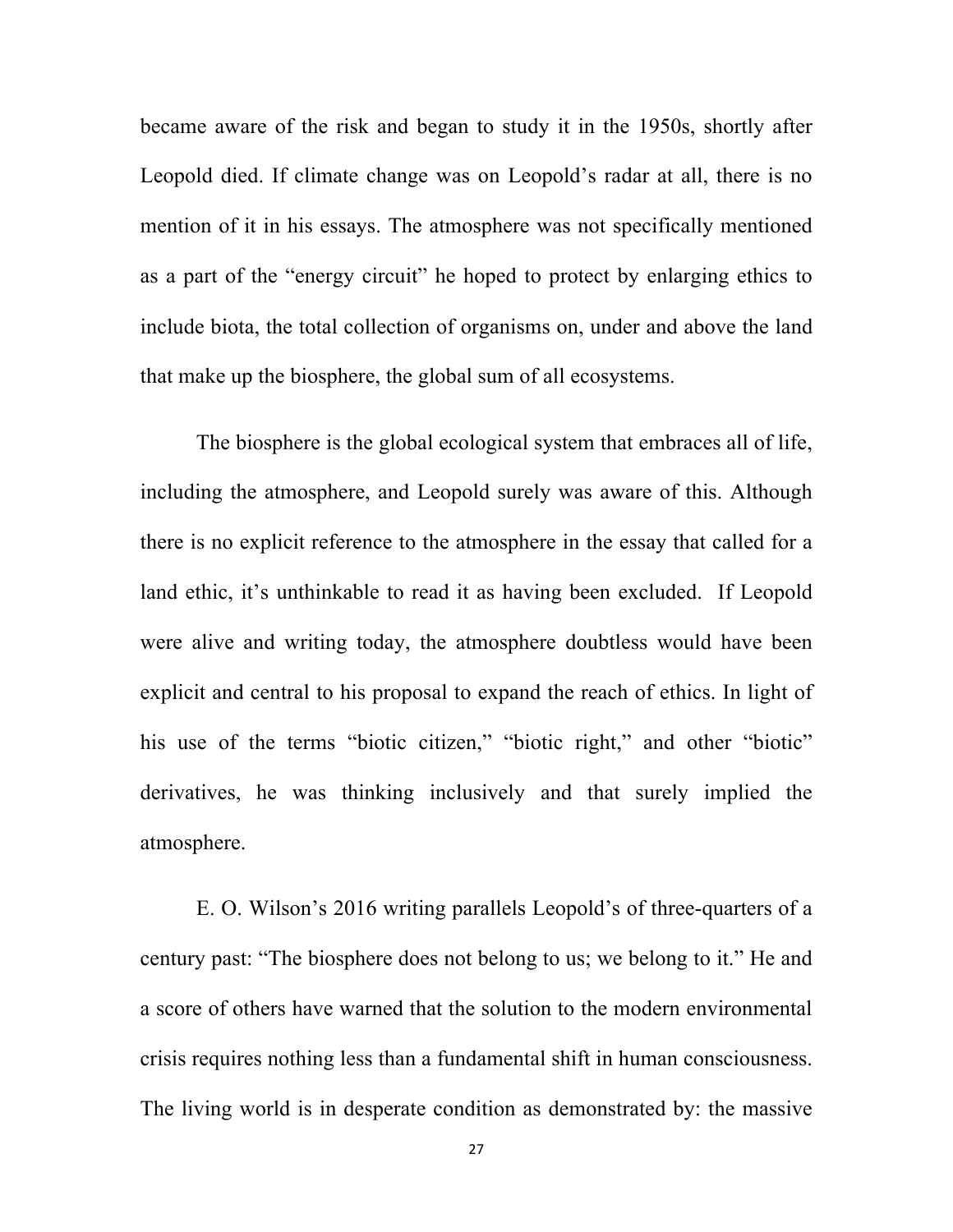loss of biological diversity, the scale of species extinction, the multifaceted degradation and warming of the atmosphere, the far-reaching depletion of diverse natural resources and the widespread toxification of various food chains.

Because so much of the destructive changes on the planet are not noticed as we go about our daily lives, they are ignored, despite extreme and measurable damage to both the land and atmosphere. David R. Montgomery, professor of Earth and Space Science at the University of Washington, writes in his 2007 *Dirt, The Erosion of Civilization*, "An estimated twentyfour billion tons of soil are lost annually around the world — several tons for each person on the planet. Despite such global losses, soil erodes slowly enough to go largely unnoticed in anyone's lifetime." Referring to these losses as "ecological suicide," Montgomery warns, "Legacies of ancient soil degradation continue to consign whole regions to the crushing poverty that comes from wasted land."

This point is so critical that it bears repeating: since the beginning of human civilization and up until about 200 years ago with the arrival of the industrial revolution, industrial agriculture and the burning of fossil fuels, the atmosphere contained around 275 PPM carbon dioxide content. Climate scientists warn we are already well above the safe  $CO<sub>2</sub>$  level for our current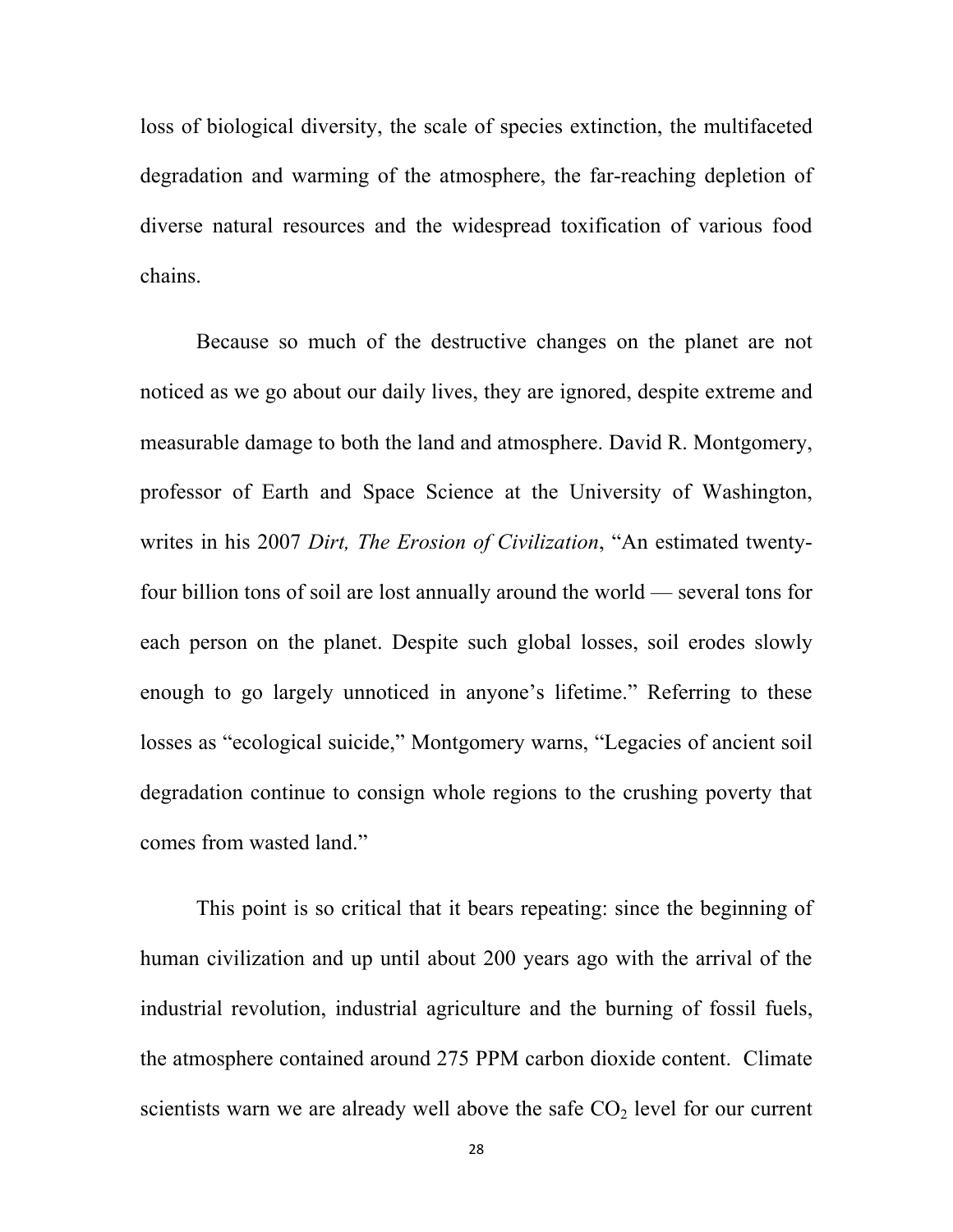form of civilization at the current 400-plus PPM; and, unless this number is rapidly returned below 350 PPM, a tipping point — abrupt climate disruption — will be reached beyond which irreversible impacts will set in motion events that will end civilization as we know it.

Living in the most important moment in human history, we must be aware that the climate crisis warrants the inclusion of atmosphere in the expansion of the human-centered Golden Rule. Atmosphere is unavoidably an element of Leopold's land ethic of soils and inhabitants, and, without it, the land ethic is incomplete. The solution to the climate crisis is an essential part of the "biotic ethic" that comprises the entire life circuit that Leopold yearned to protect.

Leopold's land ethic is couched in terms of ecological and evolutionary theory, and, for me, his thinking reflects a fundamental moral sensibility and civic virtue. This is an ethos for members of a community in which all affiliates are entitled to exercise their "biotic right" to exist free of exploitation. It's in "The Land Ethic" essay where Leopold wrote these famous lines in hopes of addressing land-use issues in terms beyond narrow economic interests:

Examine each question in terms of what is ethically and esthetically right, as well as what is economically expedient. A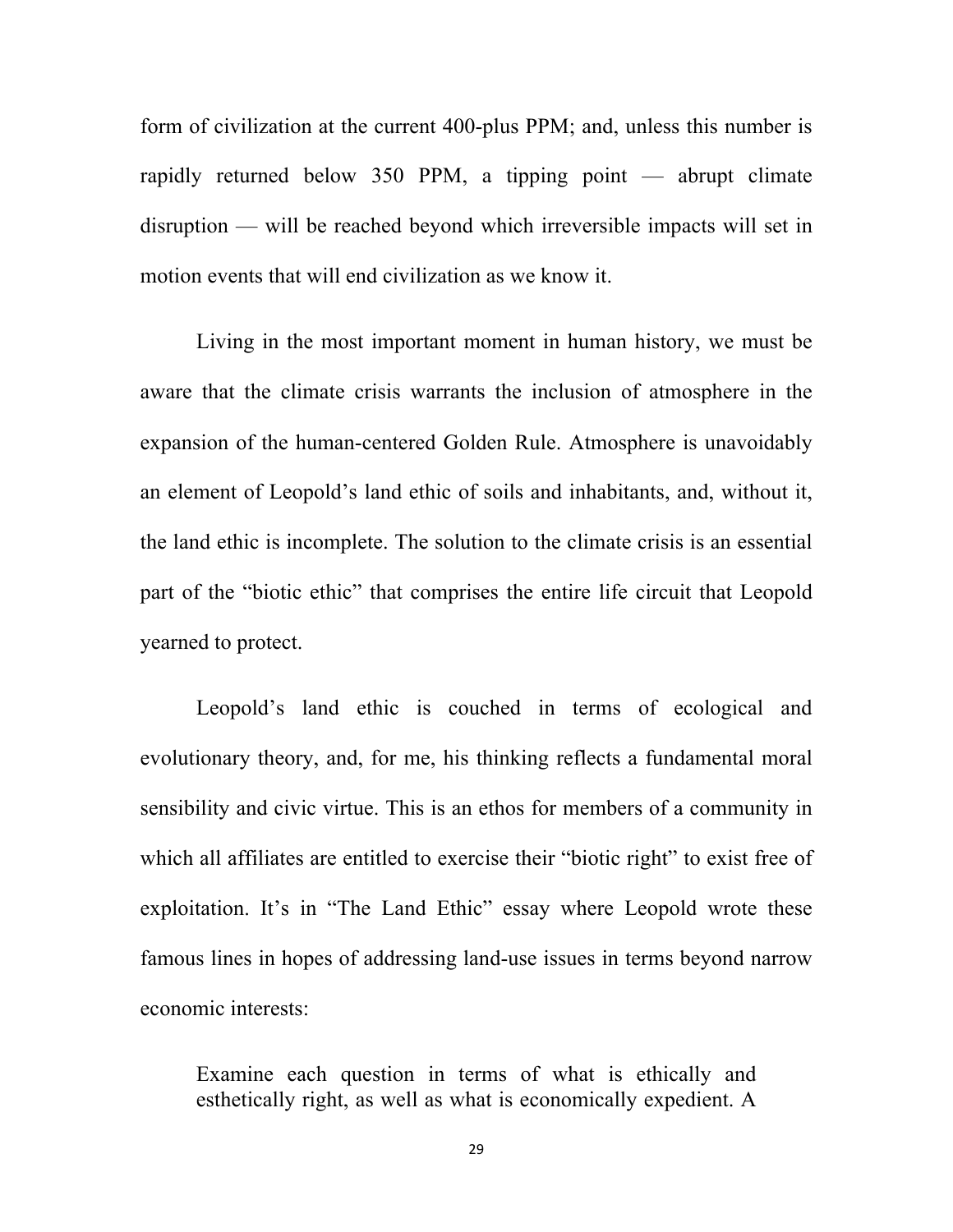thing is right when it tends to preserve the integrity, stability, and beauty of the biotic community. It is wrong when it tends otherwise.

Expanding the notions of doing what is ethically and esthetically right and calling for nothing less than a fundamental reform in our relationship with the land  $-$  as well as the atmosphere  $-$  and making an explicit summons to restore habitat, he emphasized,

 The only progress that counts is that on the actual landscape of the back forty…The government cannot buy 'everywhere'...The private landowner *must* enter the picture...The basic problem is *to induce the private landowner to conserve his own land*, and no conceivable millions or billions for public land purchase can alter that fact, nor the fact that so far he hasn't done it. (Emphasis and quotes in original)

This is where the reader joins us in this picture of ethical action in service of the biosphere by way of habitat restoration. What can we do? All we can do is do all we can. Everyone, anywhere and with any size property can pursue habitat restoration, and in turn sequester carbon.

Three-fifths of the United States population were growing victory gardens during World War II. Why not "climate gardens"? In 1941, 75 percent of the 137 million people in the United States had access to victory gardens, and 42 percent of fresh vegetables came from backyards. The government-recommended garden size was 7,000 square feet (50 feet by 140 feet). There were over 19 million gardens. If the same three-fifths of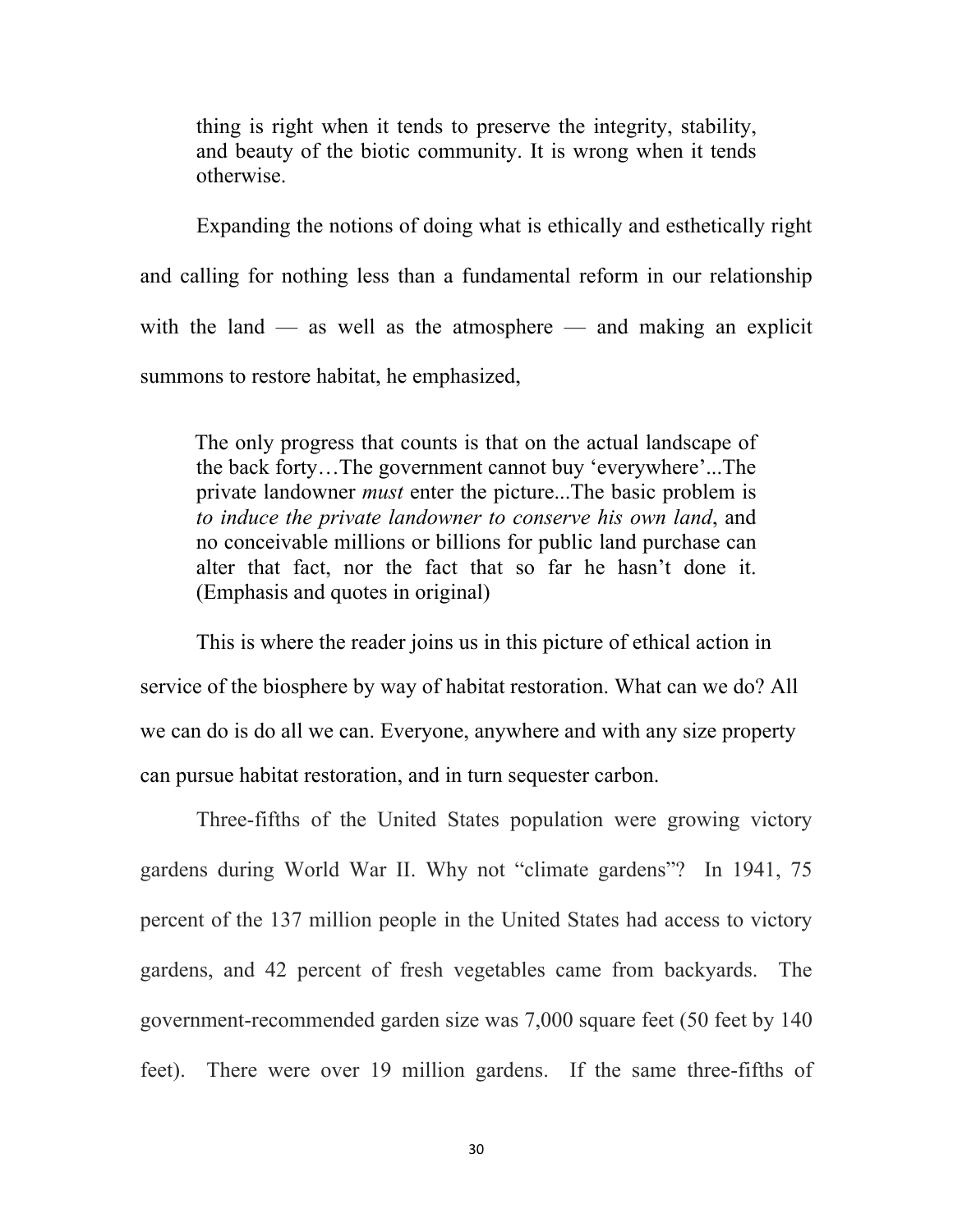today's 310 million United States inhabitants had access to climate gardens, the count of 19 million victory gardens would more than double to 50 million climate gardens. This nationwide, wartime program demonstrates that social mobilization of individuals and families on a massive scale is possible. Fifty million climate gardens would produce a great deal of local food and a large number of biodegradable straws to draw heat-trapping carbon out of the fossil-fuel infested atmosphere and return it to the soil where it belongs.

There are a number of people pursuing an agenda of habitat restoration that began with and remains focused on repair and rehabilitation of the land, yet are also helping stem the tide of climate change by removing carbon from the atmosphere. Journalist Kristin Ohlson's recent book, *The Soil Will Save Us,* is one of a growing number of writings that surveys scientists and practitioners who believe we can reverse climate change by restoring soil. According to one calculation:

Ohio has lost 50 percent of its soil carbon in the last 200 years. But in some areas of the world where cultivation has been going on for millennia, soil carbon depletion is much higher up to 80 percent or more. Altogether, the world's soils have lost up to 80 billion tons of carbon.

For eons, this carbon was underfoot, but now it's floating in the ever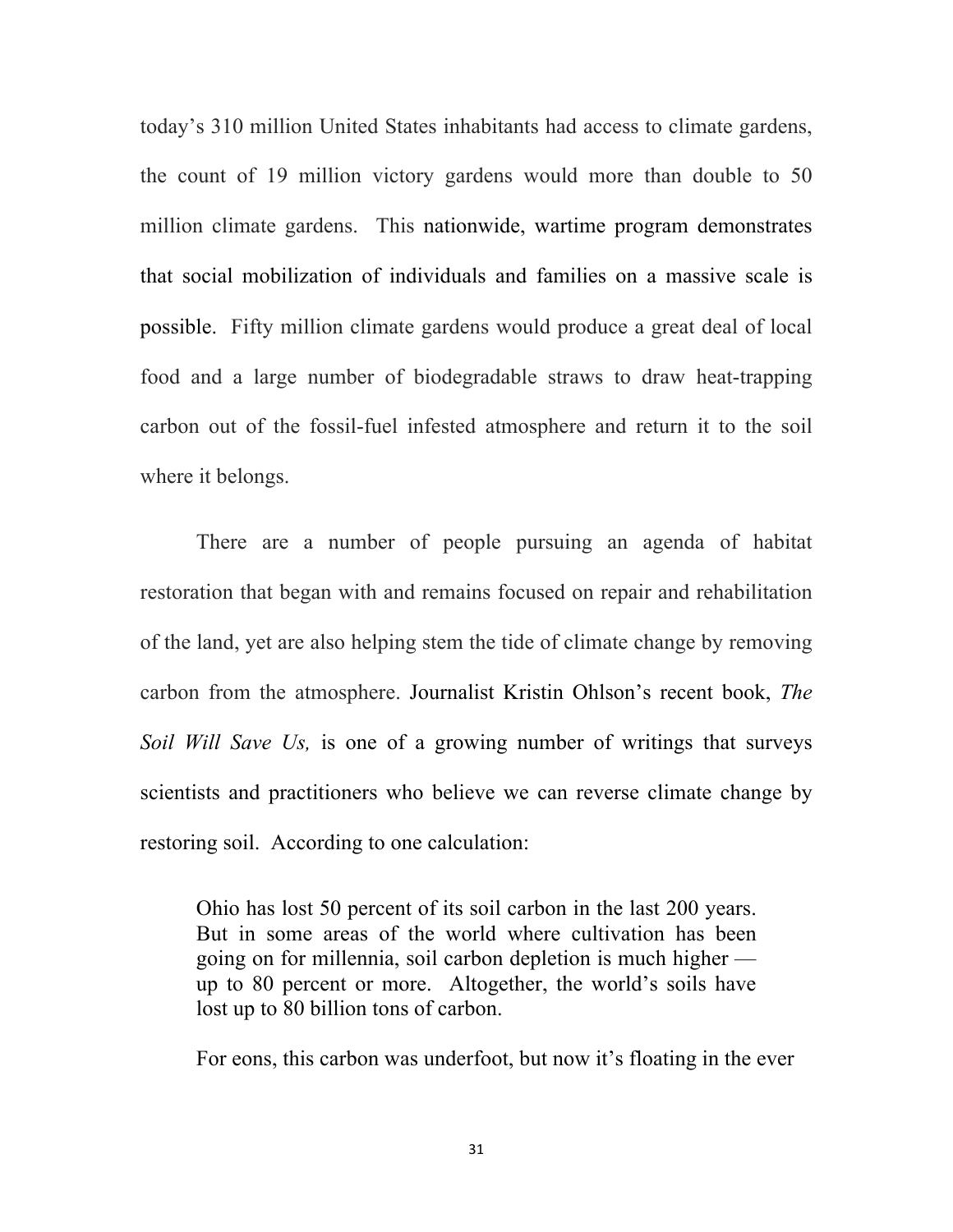more warming atmosphere. The increasing number of soil enthusiasts calling themselves soil farmers, microbe farmers, carbon farmers and soil or carbon ranchers and various supporters of these soil loyalists — sees themselves near the trailhead on the path to restore the land, air and water and to help arrest climate change. They are focused on the interaction between soil and climate, soil carbon and global warming. Rattan Lal, director of the Carbon Management and Sequestration Center at Ohio State University, maintains that responsible soil management can recapture most of the misplaced carbon by bringing soil back to health and simply allowing plants to do what they have always done: use sunlight to convert carbon dioxide to the materials that service life through photosynthesis. There are a number of sound strategies — the transition from fossil fuels to renewable energy being the most important among them — that avoid further uploading of carbon into the atmosphere, but these programs do not address the legacy load of carbon that began to stack up at the start of the Industrial Revolution. Therein lies the great green hope, the carbon drawdown that returns carbon to the soil.

Growing numbers of farmers, ranchers and others are pursuing new approaches to food production and land stewardship — dubbed "regenerative agriculture" — as a way not only to grow food, but also build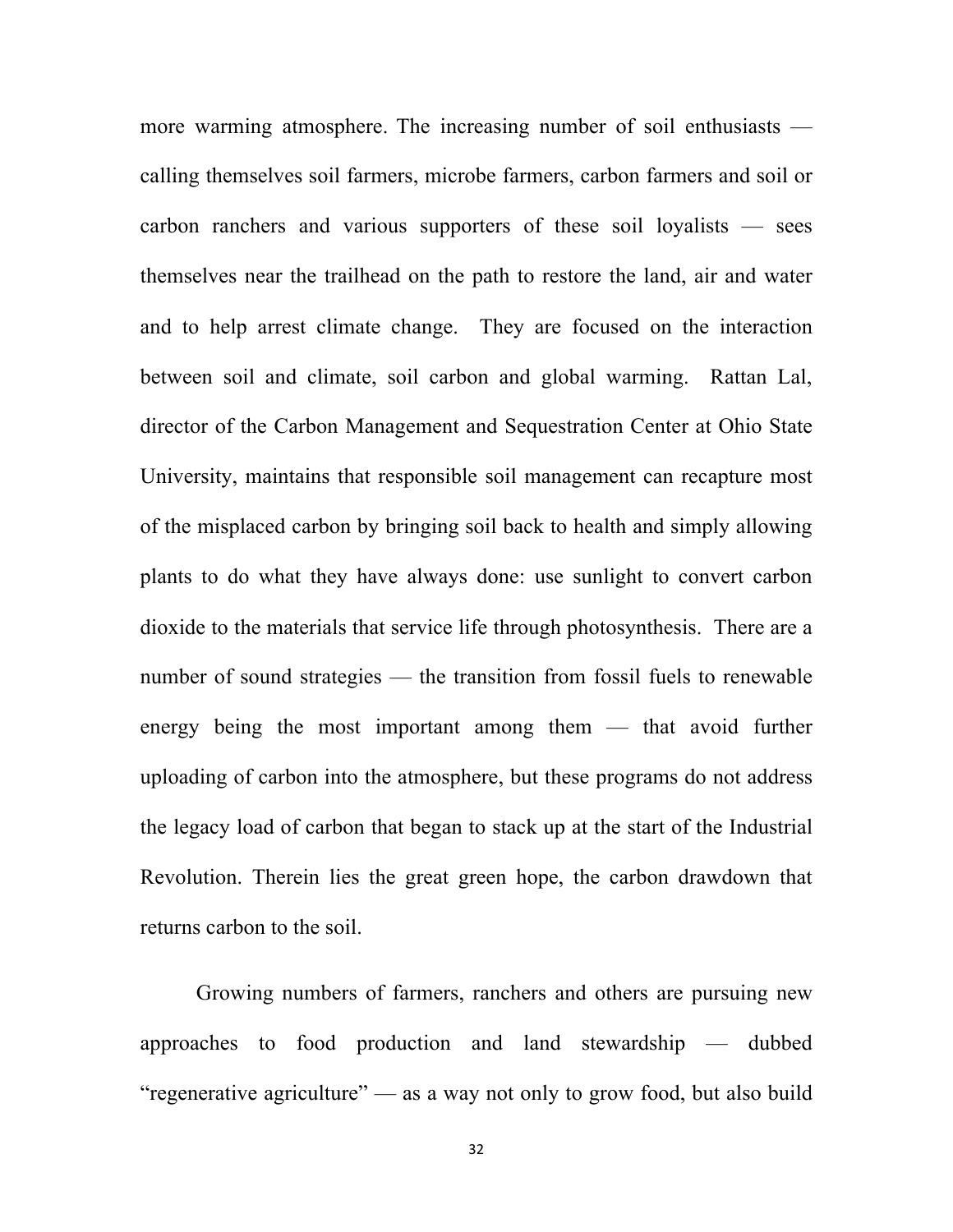soil, store carbon and reverse the atmospheric warming that is overwhelming the atmosphere. Individuals can help, too. Climate gardens are one way to help, and habitat restoration is another. In the region surrounding the Pitchfork Ranch, there are a variety of restoration efforts being pursued by people with dissimilar life styles, varying incomes and differing property sizes that are improving land and drawing down atmospheric carbon.

A young renter in Silver City, New Mexico, has a .02-acre city lot where he is both restoring land and sequestering carbon as a result of gardening and selling plants. In the same town, a retired college professor purchased a historic home on .36 acres or eight city lots where she has begun a community garden and has replaced non-native vegetation with local plants, both restoring land and sequestering carbon. Another woman lives in a rural home on 11 acres, 20 miles from our ranch, and she has installed some of the same grade-control structures we use in our habitat restoration efforts. In the Burro Mountains, south of Silver City and up watershed about 30 miles from the Pitchfork, a couple have an 83-acre ecological preserve where they are gardening and using the same kinds of grade-control structures that we and the woman with 11 acres' use. Our place is a bit under 12,000 acres. We have friends with a 200-thousand-acre restoration project on the Arizona-New Mexico-Mexico border that takes advantage of similar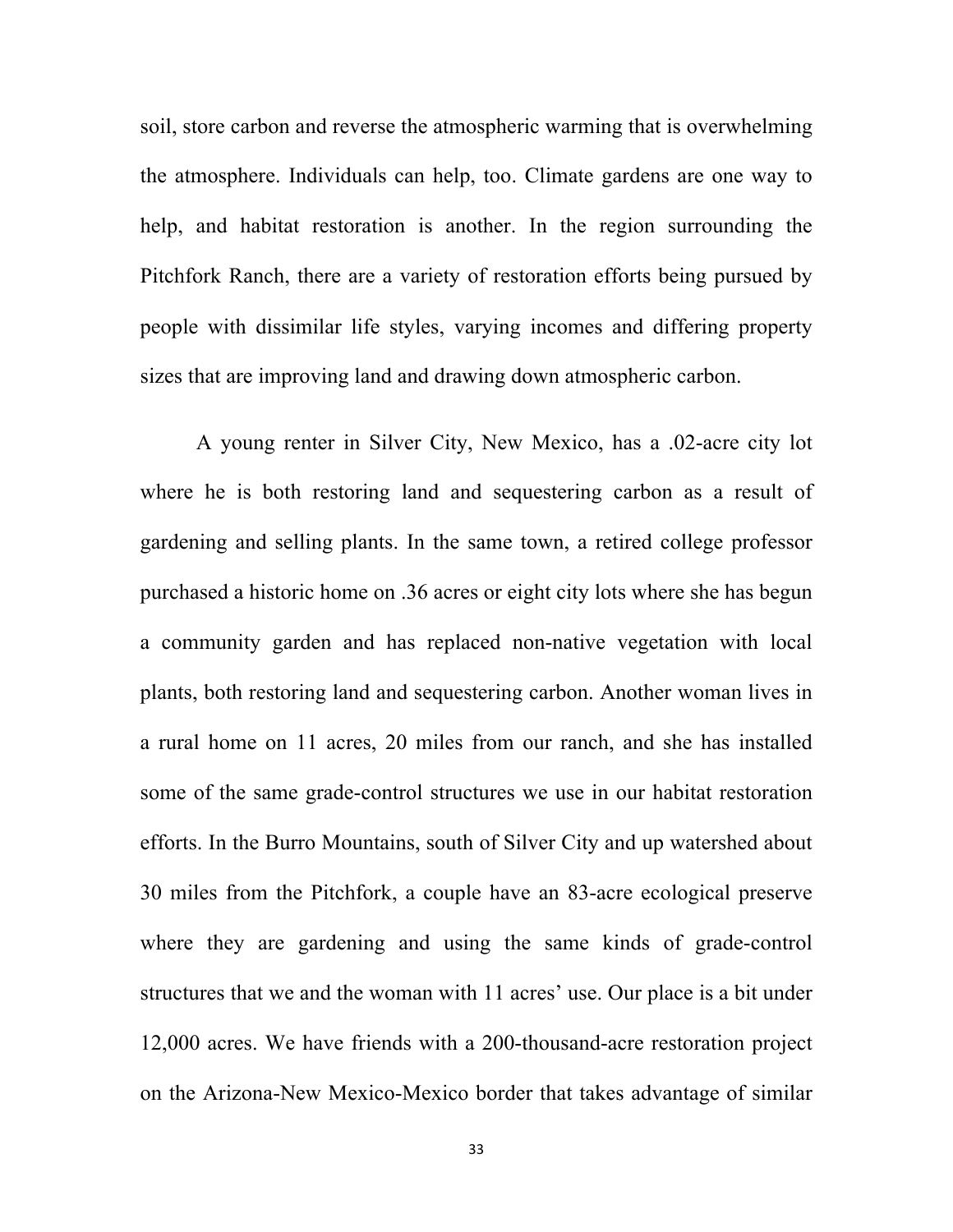tactics in restoring a 40-square-mile, long overused habitat and coincidently sequestering carbon as a byproduct of their restoration activities.

Land restoration does not satisfy any one-size-fits-all silver bullet for solving all of the concerns that worried Leopold, so additions to and adjustments of basic tools are always necessary. Yet, the ongoing restoration on the 200-thousand-acre ranch uses the same basic model that is working on the other five properties and can be replicated on a global scale by almost everyone and on any property, large or small.

Although details of the efforts to restore the San Pedro River, studied so thoroughly by D. A. Griffiths in 1901, are beyond the scope of this material, it is instructive to recognize that the approach used to increase water flows in the 143-mile waterway that runs northward from Sonora, Mexico, to the Gila River in Arizona — the last major free-flowing, undammed river in the American Southwest — is conceptually the same as the techniques being used on the six properties just mentioned. After a decade of studies, planning and a multi-million-dollar commitment, three groups — The Nature Conservancy, the United States Army and Cochise County, Arizona — are building grade-control structures that will catch summer monsoon rain and filter it into the aquifer to supplement the San Pedro's already overdrawn waters.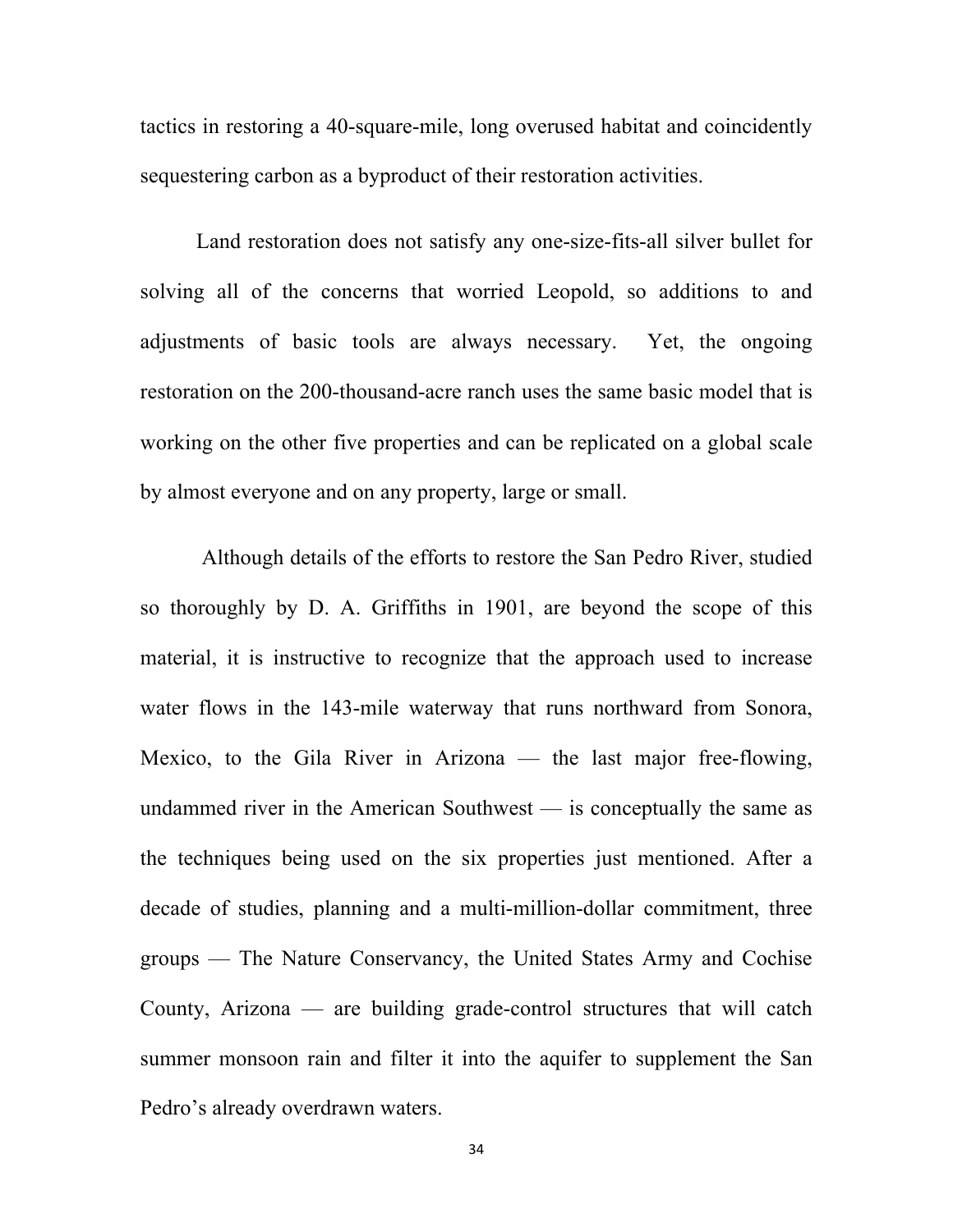In the spring of 2014, heavy loaders and earth haulers constructed a new storm-water basin that will hold up to 17 million gallons of monsoon rainwater and drain them through a series of recharge pools, trenches and wells about one-half mile from the river. Berms surrounding the basin will steer the water into a 120-foot-wide channel where it will pool behind and spill over four-foot-high walls, slowing the flow so that the water can seep into and replenish the aquifer. Slowing the flow not only allows the water to seep down and wick laterally, but also prevents incisions and captures sediment. The plan for the San Pedro mimics those for the afore-mentioned restoration projects — or vice versa — that can be accomplished by almost anyone, almost anywhere.

Consistent with the notion that "there is nothing new under the sun," in the summer of 2016, students and staff from the Archaeology Southwest and University of Arizona 2016 Upper Gila Preservation Archaeology Field School performed an intensive pedestrian survey of the ranch and found a series of 13 check dams built within a wide wash to facilitate farming by the Mimbres Indians who occupied dozens of sites along the Burro Ciénaga between 750 CE and 1300 CE. These structures appear similar to the 500 one-rock dams we have installed in the 33 side channels that drain into the reach of the Burro Ciénaga on the Pitchfork.